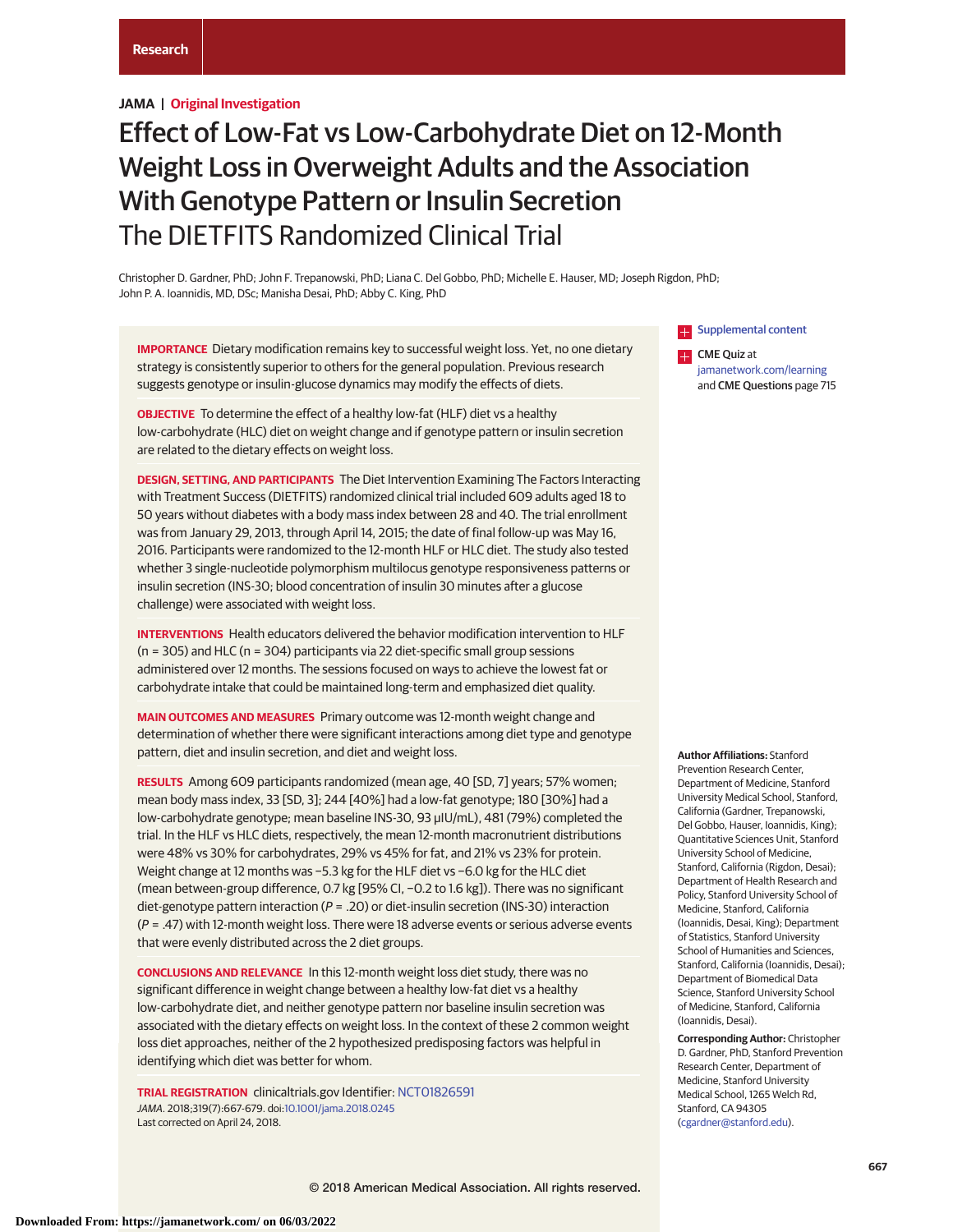besity is a 21st-century major public health challenge.<sup>1,2</sup> Among many strategies studied for weight loss, a common contrast has been low-fat diets vs lowcarbohydrate diets.<sup>3-5</sup> Most diet trials have reported modest (ie, <5%)mean weight loss after 12months and negligiblemean weight loss differences between diet groups.<sup>6</sup> In contrast, individual weight losses have varied widely within diet groups in these studies, ranging from approximately 25 kg lost to approximately 5 kg gained.<sup>3-5</sup>

The substantial variability of weight loss response suggests some strategies may work better for some individuals than others, and that no one diet should be recommended universally.7Yet, interindividual differences in response to diet are poorly understood. Some studies have reported that genotype variation could predispose individuals to differential weight loss that varies by diet type.<sup>8,9</sup>

In a preliminary retrospective study, a 3-fold difference was observed in 12-month weight loss for initially overweight women who were determined to have been appropriately matched (mean weight loss of 6 kg) vs mismatched (mean weight loss of 2 kg) to a low-fat or low-carbohydrate diet based on multilocus genotype patterns with singlenucleotide polymorphisms (SNPs) from 3 genes (*PPARG*, *ADRB2*, and *FABP2*) relevant to fat and carbohydrate metabolism (a putative low-fat–responsive genotype and a lowcarbohydrate–responsive genotype). The participants with the low-fat–responsive genotype were observed to lose more weight when assigned to a low-fat diet than those assigned to a low-carbohydrate diet, and vice versa for those with the low-carbohydrate-responsive genotype.<sup>9,10</sup>

Similarly, several studies $11-14$  have reported that baseline insulin dynamics may explain differential weight loss success obtained via a low-fat diet vs a low-carbohydrate diet. For example, individuals with greater insulin resistance may have better success with low-carbohydrate diets due to the decreased demand on insulin to clear a lower amount of dietary carbohydrate delivered to the circulation. However, these studies were limited by relatively small sample sizes or post hoc analyses of the results.

The primary objective of the Diet Intervention Examining The Factors Interacting with Treatment Success (DIETFITS) study was to test whether (1) a set of 3 SNP genotype patterns or (2) baseline differences in insulin secretion (the blood insulin concentration at 30 minutes after a glucose challenge; INS-30), $12,13$  or both, predisposed individuals to differential success in 12-month weight change while on a low-fat diet vs a low-carbohydrate diet.

# Methods

The Stanford University human subjects committee approved the study. All study participants provided written informed consent.

## Study Design

This single-site, parallel-group, weight loss diet trial randomized individuals to a healthy low-fat diet or a healthy **Key Points**

**Question** What is the effect of a healthy low-fat (HLF) diet vs a healthy low-carbohydrate (HLC) diet on weight change at 12 months and are these effects related to genotype pattern or insulin secretion?

**Findings** In this randomized clinical trial among 609 overweight adults, weight change over 12 months was not significantly different for participants in the HLF diet group (−5.3 kg) vs the HLC diet group (−6.0 kg), and there was no significant diet-genotype interaction or diet-insulin interaction with 12-month weight loss.

**Meaning** There was no significant difference in 12-month weight loss between the HLF and HLC diets, and neither genotype pattern nor baseline insulin secretion was associated with the dietary effects on weight loss.

low-carbohydrate diet for 12 months. Participant enrollment began on January 29, 2013, and continued through April 14, 2015. The date of final follow-up was May 16, 2016. Interventions consisted primarily of class-based instruction. Five waves of recruitment (cohorts) had staggered start dates between March 2013 and March 2015. The primary outcome was 12-month weight change.

The first primary hypothesis was that there is a significant diet × genotype pattern interaction for weight loss. The second primary hypothesis was that there is a significant diet × insulin secretion interaction for weight loss. Secondary outcomes included anthropometric measures, plasma lipid levels, insulin and glucose levels, and blood pressure levels. The protocol update and statistical analysis plan are included in [Supplement 1](https://jama.jamanetwork.com/article.aspx?doi=10.1001/jama.2018.0245&utm_campaign=articlePDF%26utm_medium=articlePDFlink%26utm_source=articlePDF%26utm_content=jama.2018.0245) and the full study protocol was published previously<sup>10</sup> (the protocol included details regarding blood sampling, storage, and specific laboratory assays).

#### **Participants**

We aimed to recruit 600 adults from the Stanford and San Francisco Bay areas of California using media advertisements and email lists from previous recruitment for nutrition studies conducted by our laboratory group. We considered men and premenopausal women aged 18 to 50 years with a body mass index (calculated as weight in kilograms divided by height in meters squared) of 28 to 40.

The major criteria for exclusion were having uncontrolled hypertension or metabolic disease; diabetes; cancer; heart, renal, or liver disease; and being pregnant or lactating. Individuals were excluded if taking hypoglycemic, lipidlowering, antihypertensive, psychiatric, or other medications known to affect body weight or energy expenditure. Any medication type not noted was allowed if the individual had been stable while taking such medication for at least 3 months prior to baseline data collection.

Randomization to a healthy low-fat diet or a healthy low-carbohydrate diet was performed using an allocation sequence determined by computerized random-number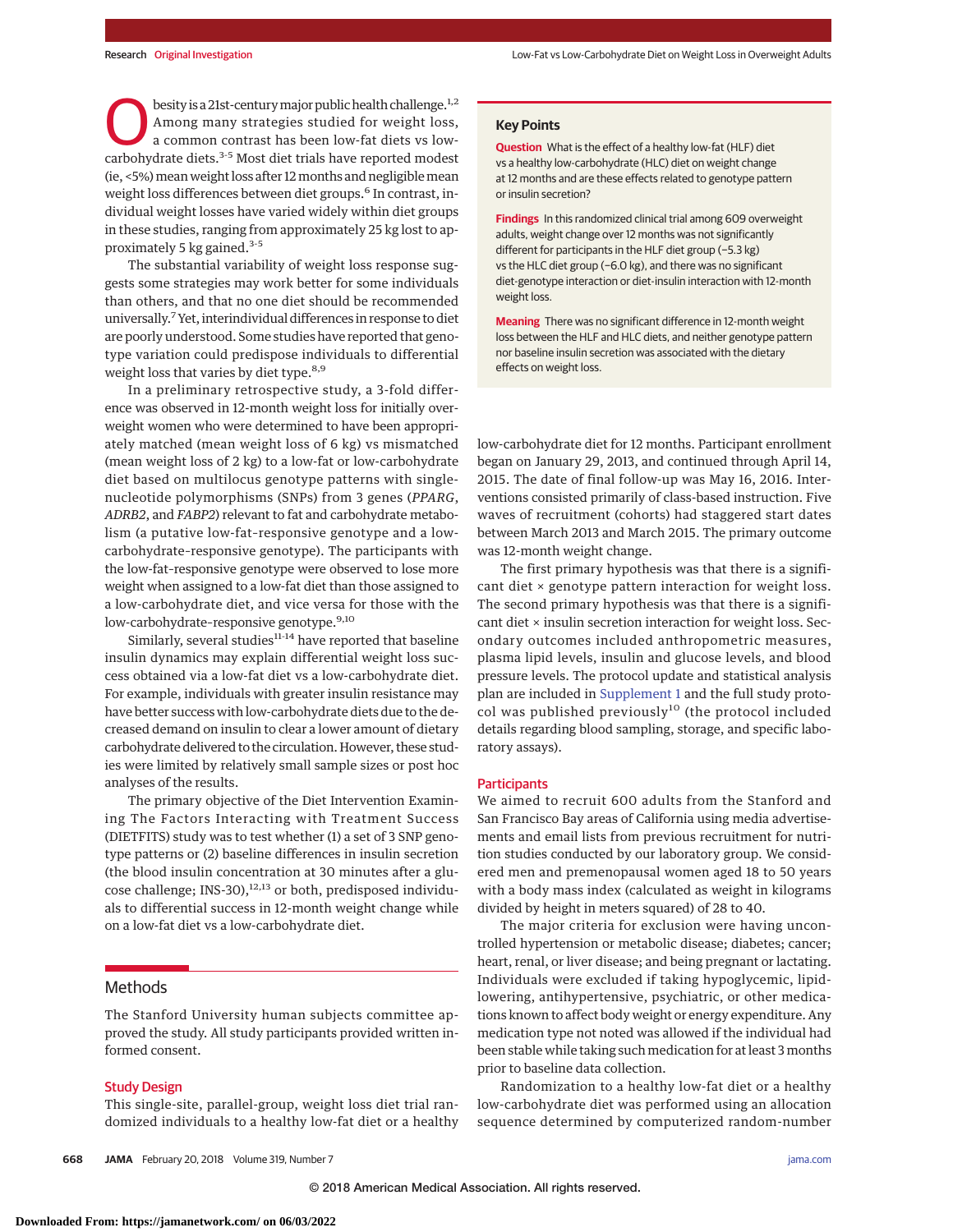Low-Fat vs Low-Carbohydrate Diet on Weight Loss in Overweight Adults **Communist Communist Communist Communist Communist Communist Communist Communist Communist Communist Communist Communist Communist Communist Communist Co** 







generation (Blockrand in R version 3.4.0; R Project for Statistical Computing) in block sizes of 8 (with 4 individuals going to each diet) by a statistician not involved in intervention delivery or data collection. Participants did not learn of their diet group assignment until they completed all baseline measures and attended their first intervention class (Figure 1).

The original study design was a  $2 \times 2$  factorial design (diet × genotype-pattern matching). However, near the onset of the study, the initial funding was more than doubled, allowing for a 50% increase in sample size, the addition of a second primary hypothesis for the assessment of a diet × insulin secretion interaction, and an expanded set of measurements. To test for both primary hypotheses, the study was changed to a simple parallel group design with testing for 2 interactions (described in further detail in eAppendix 1 in [Supplement 2\)](http://jama.jamanetwork.com/article.aspx?doi=10.1001/jama.2018.0245&utm_campaign=articlePDF%26utm_medium=articlePDFlink%26utm_source=articlePDF%26utm_content=jama.2018.0245).

# Weight Loss Intervention

The protocol included a 1-month run-in period during which participants were instructed to maintain their habitual diet, physical activity level, and body weight. The intervention involved 22 instructional sessions held over 12 months in diet-specific groups of approximately 17 participants per class. Sessions were held weekly for 8 weeks, then every 2 weeks for 2 months, then every 3 weeks until the sixth month, and monthly thereafter. Classes were led by 5 registered dietitian health educators who each taught 1 healthy low-fat class and 1 healthy low-carbohydrate class per cohort. Dietitians were blinded to all laboratory measures and genotype.

The dietary interventions were described previously.<sup>10</sup> Briefly, the main goals were to achieve maximal differentiation in intake of fats and carbohydrates between the 2 diet groups while otherwise maintaining equal treatment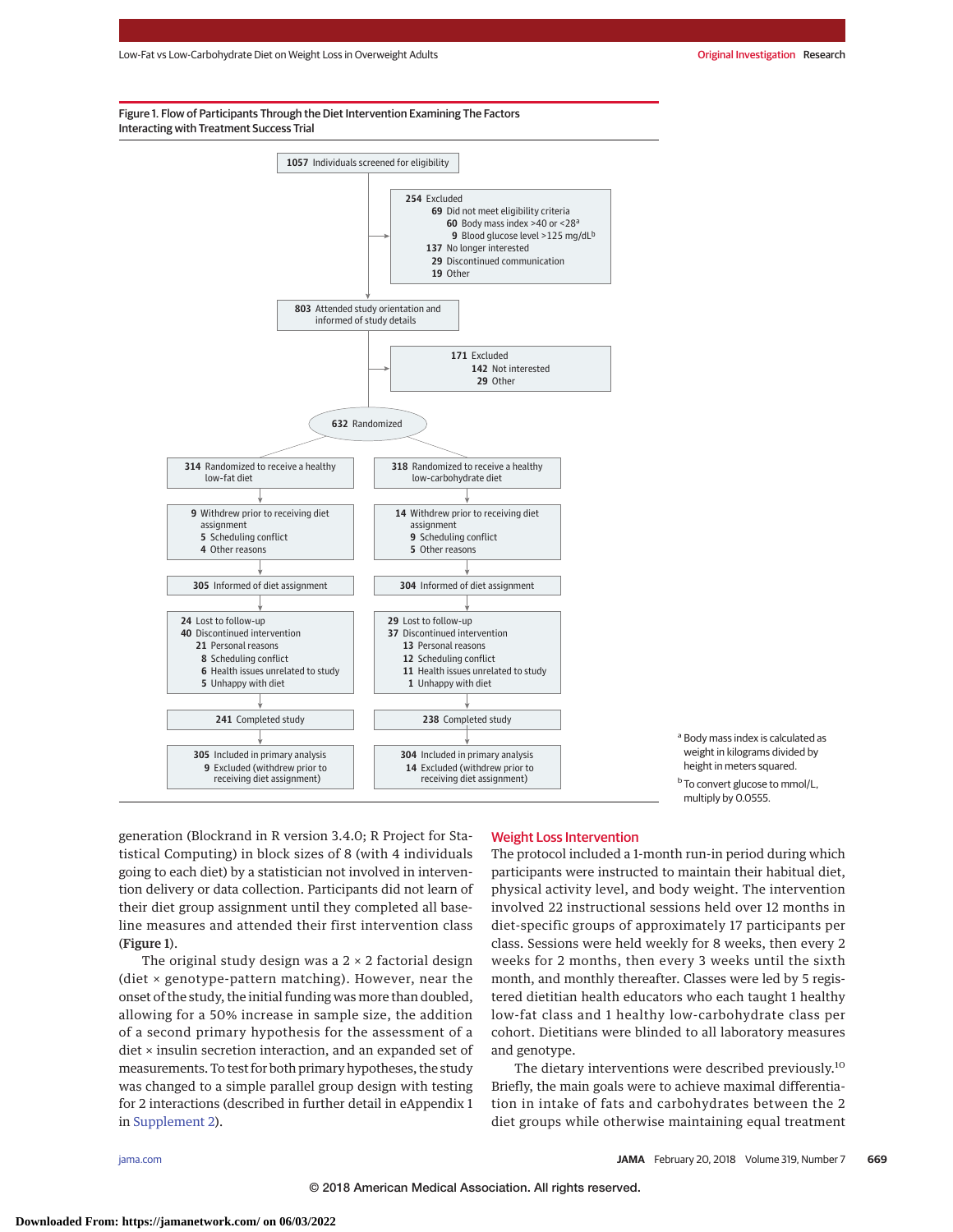intensity and an emphasis on high-quality foods and beverages. Thus, participants were instructed to reduce intake of total fat or digestible carbohydrates to 20 g/d during the first 8 weeks. Higher priorities for reduction were given to specific foods and food groups that derived their energy content primarily from fats or carbohydrates. For example, the reduction of edible oils, fatty meats, whole-fat dairy, and nuts was prioritized for the healthy low-fat group, whereas the reduction of cereals, grains, rice, starchy vegetables, and legumes was prioritized for the healthy low-carbohydrate group.

Then individuals slowly added fats or carbohydrates back to their diets in increments of 5 to 15 g/d per week until they reached the lowest level of intake they believed could be maintained indefinitely. No explicit instructions for energy (kilocalories) restriction were given. Both diet groups were instructed to (1)maximize vegetable intake; (2)minimize intake of added sugars, refined flours, and *trans* fats; and (3) focus on whole foods that were minimally processed, nutrient dense, and prepared at home whenever possible. Other components of the emphasis on high-quality food for both diet groups are described elsewhere.<sup>10</sup>

Participants were encouraged to follow current physical activity recommendations.<sup>15</sup> Health educators emphasized emotional awareness and behavior modification to support dietary adherence and weight loss. Behavioral modification strategies included empirically supported principles of selfregulatory behavior change (eg, goal setting, self-efficacy building, supportive environments, and relapse prevention) based on social cognitive theory and the transtheoretical model.10,16-18

## Outcome Measurements

All data were collected at baseline and at months 3, 6, and 12 for all cohorts unless noted otherwise. Staff who measured outcomes were blinded to diet assignment, genotype pattern, INS-30, and diet assignment. Dietary intake at each time point was assessed using 3 unannounced 24-hour multiple-pass recall interviews (2 on weekdays and 1 on a weekend day).<sup>19</sup>

Total energy expenditure was assessed using the Stanford Seven-Day Physical Activity Recall questionnaire.<sup>20</sup> Both the dietary intake and physical activity recall were selfreported measures. Weight was measured by digital scale at the Stanford Clinical Translational Research Unit and 12-month weight change was the primary outcome.

Genotype pattern and insulin secretion were assessed for interaction testing. The Affymetrix UK Biobank Axiom microarray was used for analysis of 820 967 SNPs and insertions or deletions. The array included 2 of the SNPs from the original study design: *PPARG* [\(rs1801282\)](https://www.ncbi.nlm.nih.gov/snp/1801282) and *ADRB2* [\(rs1042714\)](https://www.ncbi.nlm.nih.gov/snp/1042714). *FABP2* [\(rs1799883\)](https://www.ncbi.nlm.nih.gov/snp/1799883) was imputed with an imputation quality score  $(r^2 = 0.99)$ . Additional details appear in eAppendix 2 in [Supplement 2.](http://jama.jamanetwork.com/article.aspx?doi=10.1001/jama.2018.0245&utm_campaign=articlePDF%26utm_medium=articlePDFlink%26utm_source=articlePDF%26utm_content=jama.2018.0245) The 3 SNP multilocus genotype patterns have been explored previously.<sup>9</sup>

Of 27 possible 3-locus genotypes that could arise from the combination of the 3 SNPs, 15 were observed with 1% or greater genotype frequency in previously studied samples of adults. The multilocus genotypes were grouped into those predicted to be more sensitive to fat (low-fat genotype; patterns 1-5), more sensitive to carbohydrates (lowcarbohydrate genotype; patterns 6-14), or sensitive to neither genotype (pattern 15). Additional details are available in eAppendix 3 in [Supplement 2.](http://jama.jamanetwork.com/article.aspx?doi=10.1001/jama.2018.0245&utm_campaign=articlePDF%26utm_medium=articlePDFlink%26utm_source=articlePDF%26utm_content=jama.2018.0245)

Before randomization and at months 6 and 12, each participant completed an oral glucose tolerance test of 75 g. This included measurement of insulin concentration 30 minutes after glucose consumption (ie, INS-30, which is a proxy measure of insulin secretion).<sup>10,21,22</sup> When this study was first designed, insulin sensitivity was to be measured and used as a predictor of differential weight loss success. After the study was initiated, reports were published<sup>12,13,23,24</sup> indicating INS-30 was a successful predictor of weight loss in the context of low-carbohydrate diets or similar diets. There also was evidence<sup>25</sup> that early-phase insulin secretion differed markedly between diets that were similar to those tested in the DIETFITS study. Prior to examining any data, we modified the primary hypothesis of our study and tested baseline INS-30 rather than a measure of insulin sensitivity as the putative effect modifier. No other glucose or insulin variables were tested for effect modification.

A set of related secondary outcomes was assessed. Concentrations of plasma lipids, glucose, and insulin were measured in fasting samples, waist circumference was assessed by measuring tape, blood pressure was measured via automated device, and all of these were assessed using standard assessment techniques.<sup>10</sup>

Body composition was assessed by dual-energy x-ray absorptiometry and both respiratory exchange ratio (bounded by 0.7 [using solely fat for fuel] and 1.0 [using solely glucose for fuel]) and resting energy expenditure were assessed by metabolic cart (ie, measures respiratory exchange of oxygen and carbon dioxide while a participant is supine and resting) at baseline and at months 6 and 12 in cohorts 2 through 5. Adequate funding became available for dual-energy x-ray absorptiometry, respiratory exchange ratio, and resting energy expenditure only after cohort 1 was enrolled. The metabolic syndrome was determined using Adult Treatment Panel III guidelines from the National Cholesterol Education Program.26

#### Statistical Analysis

Based on the original study design, assuming 100 participants in each of the 4 relevant groups (genotype and dietary assignment), and normally distributed values of weight change at 12 months, there was 80% power to detect clinically meaningful differences in treatment effect by genotype (eg, whether dietary assignment had an effect on weight change at 12 months except for those assigned to the lowcarbohydrate diet who have the low-carbohydrate genotype because such individuals lose 3.2 kg on average). This calculation was based on simulations, and assumed a 2-sided Wald test conducted at the .05 level of significance.

Under similar assumptions regarding the statistical testing and type I error, and assuming a sample size of only 400 participants (200 in each treatment group), there was greater than 80% power to detect differences in the treatment effect with insulin secretion, including for example,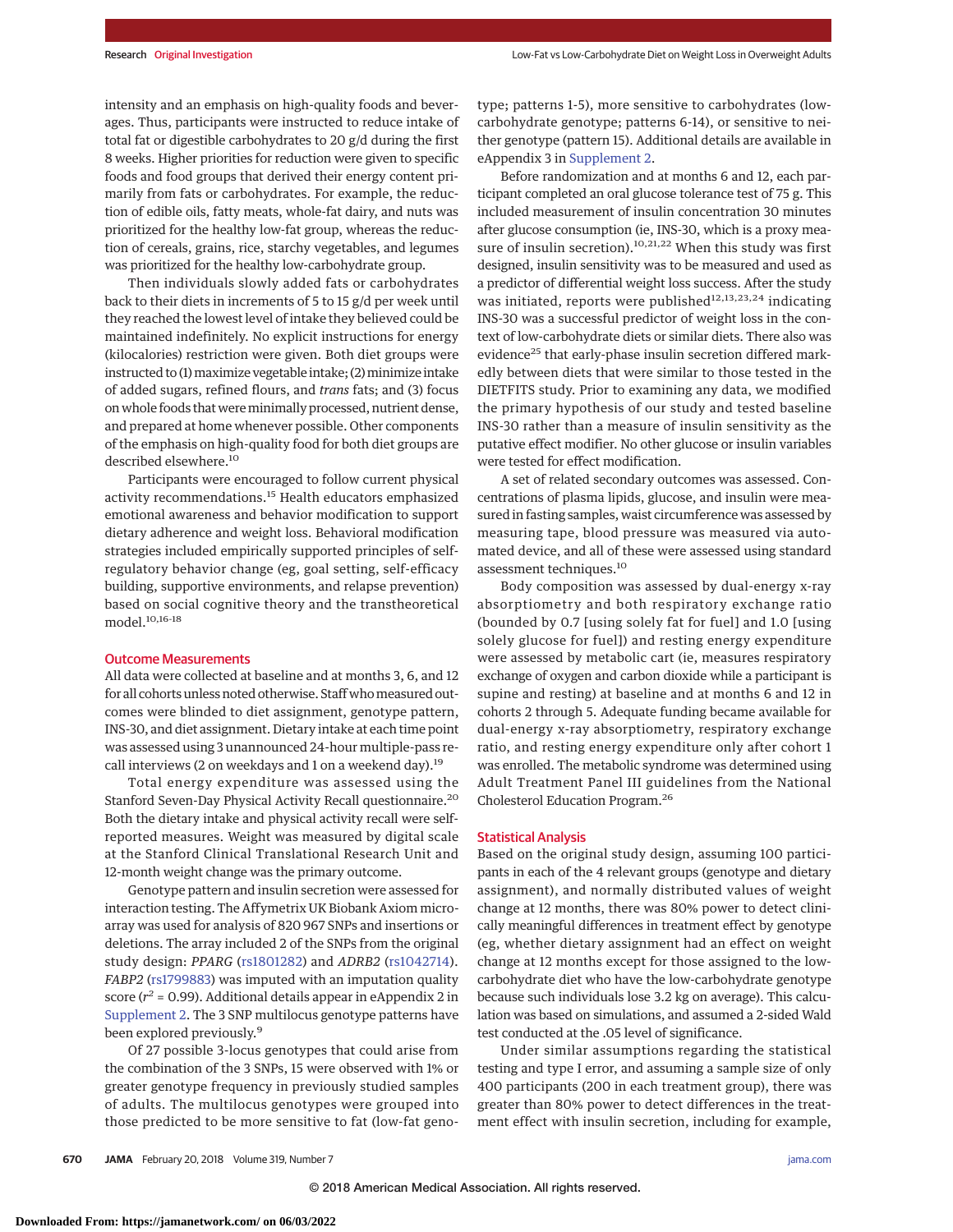if for every 1-unit increase in insulin secretion, weight loss at 12 months increases by 0.8 lb (0.36 kg). These power calculations were performed a priori for the originally planned sample size of 400. As described in greater detail in eAppendix 1 in [Supplement 2,](http://jama.jamanetwork.com/article.aspx?doi=10.1001/jama.2018.0245&utm_campaign=articlePDF%26utm_medium=articlePDFlink%26utm_source=articlePDF%26utm_content=jama.2018.0245) after initially being funded by the National Institutes of Health and the National Institute of Diabetes and Digestive and Kidney Diseases in 2012, additional funding was received to augment the trial, which involved, among other modifications, increasing the sample size from 400 to 600, and adding INS-30 as a second variable for interaction testing. With the larger sample size, the study had even greater statistical power, estimated at 90% based on post hoc calculations.

The main hypotheses addressed 12-month weight change by diet, diet and genotype, and diet and baseline INS-30. All hypotheses were addressed using generalized, linear mixedeffects models.<sup>27,28</sup> We applied modified intent-to-treat principles. This means that all participants who were randomized and had baseline information were included in the analysis and analyzed according to original treatment assignment, regardless of adherence or loss to follow-up (Figure 1). For the hypothesis about the effect of diet group on 12-month weight change, a linear mixed-effects model for weight that accounted for missing data under flexible assumptions regarding missingness was used with fixed effects for diet, time (baseline, 3, 6, and 12 months), and their interaction, along with a random effect for participant. For the hypotheses involving diet and genotype (or diet and baseline INS-30), an additional fixed effect was added for genotype (or baseline INS-30), along with all 2- and 3-way interactions (model appears in eAppendix 4 in [Supplement 2\)](http://jama.jamanetwork.com/article.aspx?doi=10.1001/jama.2018.0245&utm_campaign=articlePDF%26utm_medium=articlePDFlink%26utm_source=articlePDF%26utm_content=jama.2018.0245).

The validity of such an analysis relies on the assumption that the missing outcome data measured at follow-up are unrelated to unobserved values of weight conditional on observed variables such as treatment assignment and baseline and intermittent values of weight. The hypothesis about diet was tested using a Wald test for the 2-way interaction between the 12-month time point and diet. The hypothesis about genotype (or baseline INS-30) was tested using a Wald test for the 3-way interaction between the 12-month time point, diet, and genotype (or baseline INS-30). Genotype was defined as matched for those participants with a 3-SNP combination suggesting success on a low-carbohydrate diet who were randomized to the low-carbohydrate diet, or for those participants with a 3-SNP combination suggesting success on a low-fat diet who were randomized to the low-fat diet. Genotype was otherwise defined as mismatched and is described in eAppendices 2 and 3 in [Supplement 2.](http://jama.jamanetwork.com/article.aspx?doi=10.1001/jama.2018.0245&utm_campaign=articlePDF%26utm_medium=articlePDFlink%26utm_source=articlePDF%26utm_content=jama.2018.0245)

There were 185 individuals who were not classified as having either the low-fat genotype pattern or a low-carbohydrate genotype pattern (146 individuals with other 3-SNP patterns and 39 with missing or compromised genotyping data) who were excluded from the genotype analysis for the first hypothesis as originally planned.<sup>10</sup> An additional dietgenotype analysis was performed, restricting the study population to whites only and focusing on only 1 ancestry group as originally planned.<sup>10</sup> The second hypothesis was tested using a Wald test for the interaction among diet, 12-month

time point, and baseline INS-30. The INS-30 variable was analyzed as a continuous variable, but is presented as tertiles for ease of presentation in parallel to the presentation of genotype pattern data. The cutoffs for the tertiles were determined using the baseline insulin concentrations of all 609 participants.

A Satterthwaite approximation for denominator degrees of freedom was used in all Wald tests.<sup>29</sup> All tests were 2-sided and conducted at the .05 level of significance. Formal hypothesis testing was performed only for the 2 primary hypotheses. All other *P* values that were generated were purely descriptive in nature and correspond to secondary and exploratory analyses. Statistical analyseswere performed using R version 3.4.0 (R Project for Statistical Computing). Specifically, the lme4<sup>30</sup> package was used for mixed-effects models and the lmerTest<sup>29</sup> package was used for hypothesis tests in the mixed-effects models.

# Results

Among 609 participants randomized (mean age, 40 [SD, 7] years; 57% women; mean body mass index, 33 [SD, 3]; 244 [40%] had a low-fat genotype; 180 [30%] had a lowcarbohydrate genotype; mean baseline INS-30, 93 μIU/mL), 481 (79%) completed the trial. The flow of the participants through the trial appears in Figure 1. Baseline characteristics by diet group appear in Table 1. Among participants in the healthy low-fat diet group, 130 (42.6%) had the low-fat genotype and 83 (27.2%) had the low-carbohydrate genotype, whereas in the healthy low-carbohydrate group, 114 (37.5%) had the low-fat genotype and 97 (31.9%) had the lowcarbohydrate genotype.

Of 22 assigned intervention instruction sessions for the full study sample, the mean number of sessions attended was 14.4 (SD, 5.3) for the healthy low-fat diet group and 14.6 (SD, 5.1) for the healthy low-carbohydrate diet group, which includes dropouts. Retention at 12 months, which was defined as participants who provided any data at 12 months, was 79% for both groups. Participant ratings for health educator enthusiasm and knowledge of material was high and similar between diet groups. The mean ratings were 4.6 to 5.0 on a scale of 1 to 5, with 5 as the highest rating.

Total energy intake was not different between diet groups at baseline or at any subsequent time point (*P* ≥ .10 for all; Table 2). Despite not being instructed to follow a specific energy (kilocalorie) intake restriction, the mean reported energy intake reduction relative to baseline was approximately 500 to 600 kcal/d for both groups at each time point after randomization.

At baseline, there were no significant between-group differences for any nutrients examined. In contrast, there were significant between-group differences after randomization at every time point (all  $P \leq .001$ ) for percentage of energy; intakes of carbohydrates, fat, protein, saturated fat, fiber, and added sugars; and glycemic index and glycemic load (Table 2). In the healthy low-fat diet vs the healthy low-carbohydrate diet, respectively, the mean 12-month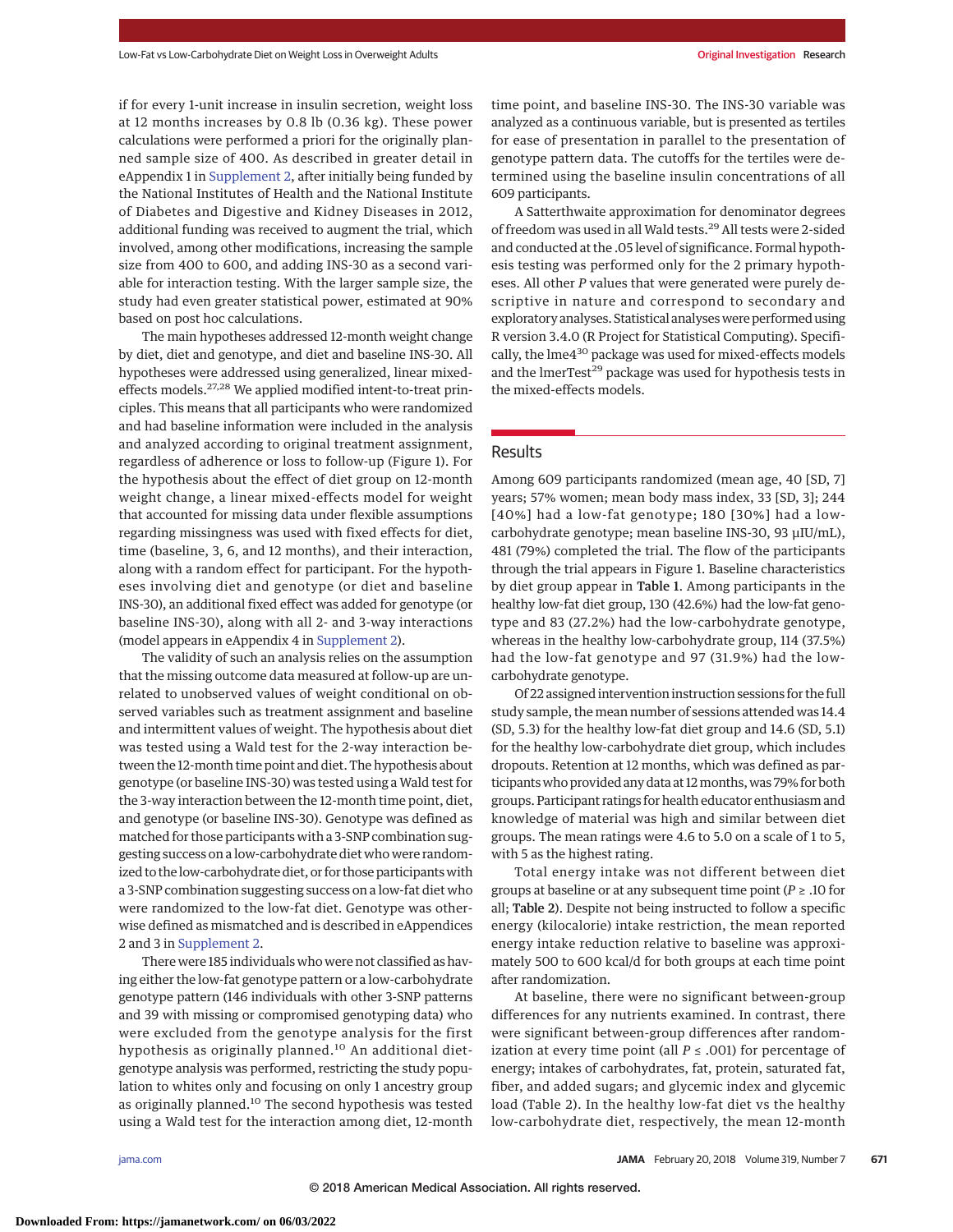|                                                                        | <b>Healthy Low-Fat Diet</b><br>$(n = 305)$ | <b>Healthy Low-Carbohydrate Diet</b><br>(n = 304) |  |  |
|------------------------------------------------------------------------|--------------------------------------------|---------------------------------------------------|--|--|
| Sex, No. (%)                                                           |                                            |                                                   |  |  |
| Women                                                                  | 167 (54.8)                                 | 179 (58.9)                                        |  |  |
| Men                                                                    | 138 (45.2)                                 | 125 (41.1)                                        |  |  |
| Age, mean (SD), y                                                      | 39.3 (6.8)                                 | 40.2 (6.7)                                        |  |  |
| Highest level of education achieved, No. (%) <sup>a</sup>              |                                            |                                                   |  |  |
| <high degree<="" school="" td=""><td>2(0.6)</td><td>2(0.6)</td></high> | 2(0.6)                                     | 2(0.6)                                            |  |  |
| High school degree                                                     | 5(1.6)                                     | 11(3.6)                                           |  |  |
| Some college                                                           | 63 (20.7)                                  | 67 (22.0)                                         |  |  |
| College degree                                                         | 102 (33.4)                                 | 106 (34.9)                                        |  |  |
| Some postgraduate school                                               | 25 (8.2)                                   | 12(3.9)                                           |  |  |
| Postgraduate degree                                                    | 107(35.1)                                  | 103 (33.9)                                        |  |  |
| Race/ethnicity, No. (%) <sup>b</sup>                                   |                                            |                                                   |  |  |
| White                                                                  | 176 (57.7)                                 | 182 (59.9)                                        |  |  |
| Hispanic                                                               | 67 (22.0)                                  | 61 (20.1)                                         |  |  |
| Asian                                                                  | 30 (9.8)                                   | 30 (9.9)                                          |  |  |
| African American                                                       | 10(3.3)                                    | 13(4.3)                                           |  |  |
| American Indian, Alaskan Native, or Pacific Islander                   | 3(1.0)                                     | $\mathbf{0}$                                      |  |  |
| Other                                                                  | 19 (6.2)                                   | 18 (5.9)                                          |  |  |
| Weight, mean (SD), kg                                                  |                                            |                                                   |  |  |
| Women                                                                  | 90.7 (11.5)                                | 88.9 (12.5)                                       |  |  |
| Men                                                                    | 105.7 (13.9)                               | 106.8(13.7)                                       |  |  |
| <b>Both sexes</b>                                                      | 97.5 (14.7)                                | 96.3 (15.7)                                       |  |  |
| Body mass index, mean (SD) <sup>c</sup>                                |                                            |                                                   |  |  |
| Women                                                                  |                                            |                                                   |  |  |
| Men                                                                    | 33.3 (3.4)<br>33.5 (3.4)                   | 32.9 (3.4)<br>33.8 (3.4)                          |  |  |
| <b>Both sexes</b>                                                      |                                            |                                                   |  |  |
|                                                                        | 33.4 (3.4)                                 | 33.3 (3.4)                                        |  |  |
| Body fat %, mean (SD) <sup>d</sup>                                     |                                            |                                                   |  |  |
| Women                                                                  | 41.0(3.9)                                  | 40.4 (4.0)                                        |  |  |
| Men                                                                    | 29.9 (4.5)                                 | 30.3 (4.7)                                        |  |  |
| <b>Both sexes</b>                                                      | 36.3(6.9)                                  | 36.5(6.6)                                         |  |  |
| Waist circumference, mean (SD), cm <sup>e</sup>                        |                                            |                                                   |  |  |
| Women                                                                  | 103.5(10.4)                                | 102.6(10.5)                                       |  |  |
| Men                                                                    | 111.8(9.7)                                 | 112.7 (9.9)                                       |  |  |
| Both sexes                                                             | 107.2 (10.9)                               | 106.7(11.4)                                       |  |  |
| Blood lipid level, mean (SD), mmol/L                                   |                                            |                                                   |  |  |
| High-density lipoprotein cholesterol                                   | 1.28(0.23)                                 | 1.29(0.24)                                        |  |  |
| Low-density lipoprotein cholesterol <sup>f</sup>                       | 2.89(0.79)                                 | 2.94(0.68)                                        |  |  |
| <b>Triglycerides</b>                                                   | 1.45(0.80)                                 | 1.45(1.03)                                        |  |  |
| Blood pressure, mean (SD), mm Hg <sup>9</sup>                          |                                            |                                                   |  |  |
| Systolic                                                               | 122.9 (12.5)                               | 122.9 (12.4)                                      |  |  |
| Diastolic                                                              | 81.0(7.3)                                  | 81.2(7.8)                                         |  |  |
| Fasting glucose, mean (SD), mg/dL                                      | 98.6(8.6)                                  | 98.5(9.7)                                         |  |  |
| Fasting insulin, mean (SD), µIU/mL                                     | 15.9 (13.5)                                | 15.5(8.0)                                         |  |  |
| Insulin-30, mean (SD), µIU/mL <sup>h</sup>                             | 95.1(67.5)                                 | 91.8(61.7)                                        |  |  |
| Metabolic syndrome, No. (%) <sup>i</sup>                               | 106 (34.8)                                 | 100(32.9)                                         |  |  |
| Respiratory exchange ratio, mean (SD) <sup>j,k</sup>                   | 0.861(0.065)                               | 0.862(0.058)                                      |  |  |
| Resting energy expenditure, mean (SD), kcali,k                         | 1651 (283)                                 | 1629 (293)                                        |  |  |
| Energy expenditure, mean (SD), kcal/kg/di,l                            | 32.6(1.7)                                  | 32.5(2.2)                                         |  |  |
| Genotype, No. (%) <sup>m</sup>                                         |                                            |                                                   |  |  |
| Low fat                                                                | 130 (42.6)                                 | 114 (37.5)                                        |  |  |
| Low carbohydrate                                                       | 83 (27.2)                                  | 97 (31.9)                                         |  |  |
| Neither                                                                | 70(23.0)                                   | 76 (25.0)                                         |  |  |

SI conversion factors: To convert glucose to mmol/L, multiply by 0.0555; high-density and low-density lipoprotein cholesterol to mg/dL, divide by 0.0259; insulin to pmol/L, multiply by 6.945; triglycerides to mg/dL, divide by 0.0113.

<sup>a</sup> There were missing data for 1 participant in the low-fat group and 3 participants in the low-carbohydrate group.

**b** Determined by self-report using fixed categories.

<sup>c</sup> Calculated as weight in kilograms divided by height in meters squared.

<sup>d</sup> Available only for cohorts 2 through 5 because additional funding became available for use of dual-energy x-ray absorptiometry and technician time. There were missing data for 77 participants in the low-fat group and 66 participants in the low-carbohydrate group. In addition, 37 participants in the low-fat group and 28 participants in the low-carbohydrate group declined being measured.

<sup>e</sup> There were missing data for 3 participants in the low-fat group and 2 participants in the low-carbohydrate group.

<sup>f</sup> Thereweremissingdata for1participant in the low-carbohydrate group.

- <sup>g</sup> There were missing data for 2 participants in the low-fat group and 1 participant in the low-carbohydrate group.
- h Indicates the blood concentration of insulin at the 30-minute time point of an oral glucose tolerance test. There were missing data for 3 participants in the low-fat group.
- Defined by Adult Treatment Panel III guidelines from the National Cholesterol Education Program.26
- <sup>j</sup> Available only for cohorts 2 through 5 because additional funding became available for metabolic cart and technician time.
- <sup>k</sup> There were missing data for 41 participants in the low-fat group and 40 participants in the low-carbohydrate group.

<sup>l</sup> There were missing data for 23 participants in the low-fat group and 33 participants in the low-carbohydrate group.

mThere were missing data for 22 participants in the low-fat group and 17 participants in the low-carbohydrate group.

**672 JAMA** February 20, 2018 Volume 319, Number 7 **(Reprinted)** [jama.com](http://www.jama.com/?utm_campaign=articlePDF%26utm_medium=articlePDFlink%26utm_source=articlePDF%26utm_content=jama.2018.0245)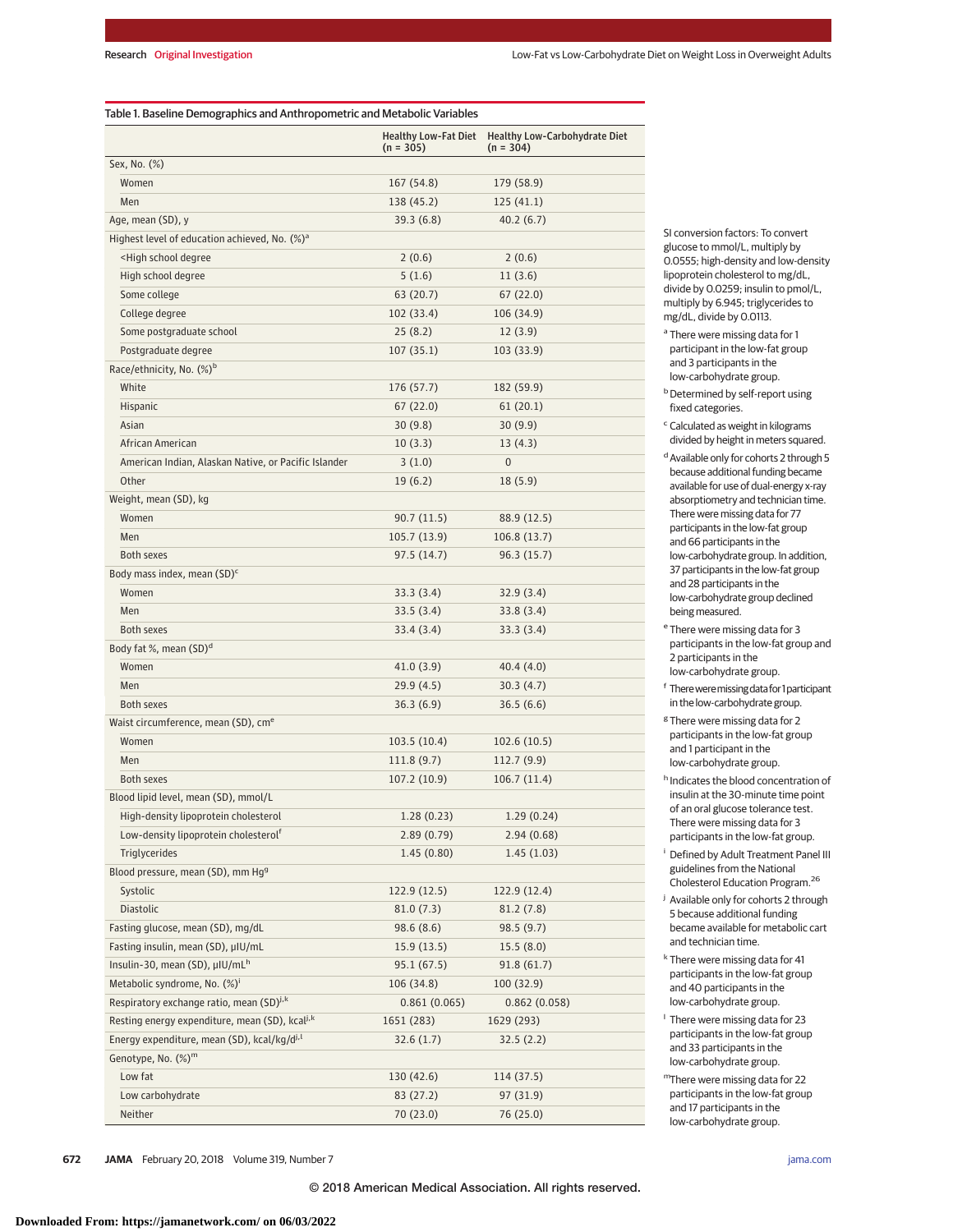| Table 2. Dietary Intake by Time Point                                                                                                                    |  |  |  |  |  |  |  |
|----------------------------------------------------------------------------------------------------------------------------------------------------------|--|--|--|--|--|--|--|
| <b>Healthy Low-Fat Diet</b><br><b>Healthy Low-Carbohydrate Diet</b>                                                                                      |  |  |  |  |  |  |  |
| No. of<br>No. of                                                                                                                                         |  |  |  |  |  |  |  |
| <b>Participants</b><br><b>Participants</b><br>Mean Between-Group Difference (95% CI) <sup>a</sup><br>Mean (SD)<br>Mean (SD)<br>Total Energy Intake, kcal |  |  |  |  |  |  |  |
| 304<br>304<br><b>Baseline</b><br>2148.1 (39.4)<br>2222.8 (37.5)<br>$-76.3$ ( $-166.1$ to 13.4)                                                           |  |  |  |  |  |  |  |
| 274<br>275<br>3 mo<br>1515.0 (27.7)<br>1580.8 (29.1)<br>$-56.9$ ( $-150.2$ to 36.4)                                                                      |  |  |  |  |  |  |  |
| 240<br>251<br>6 mo<br>1624.4 (37.3)<br>1621.3 (33.2)<br>$0.2$ (-96.9 to 97.3)                                                                            |  |  |  |  |  |  |  |
| 225<br>224<br>$12 \text{ mo}$<br>1697.1 (32.1)<br>$2.9$ (-97.2 to 103.0)<br>1716.1 (34.5)                                                                |  |  |  |  |  |  |  |
| Carbohydrates, g                                                                                                                                         |  |  |  |  |  |  |  |
| 304<br><b>Baseline</b><br>304<br>$-4.9$ ( $-16.6$ to 6.9)<br>241.8 (5.0)<br>246.5(4.5)                                                                   |  |  |  |  |  |  |  |
| 274<br>275<br>3 mo<br>205.2(4.3)<br>96.6(3.4)<br>109.0 (96.8 to 121.2)                                                                                   |  |  |  |  |  |  |  |
| 6 mo<br>240<br>251<br>211.2(5.3)<br>113.2(4.1)<br>95.6 (83.0 to 108.3)                                                                                   |  |  |  |  |  |  |  |
| 12 mo<br>224<br>225<br>212.9(5.0)<br>74.2 (61.2 to 87.2)<br>132.4 (4.2)                                                                                  |  |  |  |  |  |  |  |
| Carbohydrates, % kcal                                                                                                                                    |  |  |  |  |  |  |  |
| <b>Baseline</b><br>304<br>304<br>$0.5$ (-1.1 to 2.1)<br>44.5 (0.5)<br>44.0(0.4)                                                                          |  |  |  |  |  |  |  |
| 274<br>275<br>3 mo<br>52.6(0.6)<br>29.4 (27.8 to 31.0)<br>23.1(0.7)                                                                                      |  |  |  |  |  |  |  |
| 251<br>6 mo<br>240<br>50.8(0.7)<br>26.5(0.7)<br>24.1 (22.4 to 25.8)                                                                                      |  |  |  |  |  |  |  |
| 224<br>12 mo<br>225<br>48.4(0.7)<br>17.8 (16.0 to 19.5)<br>29.8(0.7)                                                                                     |  |  |  |  |  |  |  |
| Fat, g                                                                                                                                                   |  |  |  |  |  |  |  |
| 304<br><b>Baseline</b><br>304<br>$-5.6$ ( $-10.4$ to $-0.8$ )<br>87.0(2.0)<br>92.6(1.9)                                                                  |  |  |  |  |  |  |  |
| 275<br>3 mo<br>274<br>42.0(1.2)<br>88.8 (2.0)<br>$-46.2$ ( $-51.2$ to $-41.2$ )                                                                          |  |  |  |  |  |  |  |
| 6 mo<br>251<br>240<br>50.3(1.8)<br>86.6(2.0)<br>$-36.0$ ( $-41.2$ to $-30.8$ )                                                                           |  |  |  |  |  |  |  |
| 12 mo<br>224<br>225<br>57.3(1.7)<br>$-28.4$ ( $-33.8$ to $-23.0$ )<br>86.2(2.0)                                                                          |  |  |  |  |  |  |  |
| Fat, % kcal                                                                                                                                              |  |  |  |  |  |  |  |
| <b>Baseline</b><br>304<br>304<br>$-1.2$ ( $-2.4$ to 0.1)<br>34.8(0.4)<br>36.0(0.3)                                                                       |  |  |  |  |  |  |  |
| 275<br>3 mo<br>274<br>24.0(0.5)<br>49.0(0.5)<br>$-24.9$ ( $-26.2$ to $-23.6$ )                                                                           |  |  |  |  |  |  |  |
| 6 mo<br>240<br>251<br>$-20.3$ ( $-21.7$ to $-18.9$ )<br>26.4(0.6)<br>46.8(0.6)                                                                           |  |  |  |  |  |  |  |
| 12 mo<br>225<br>224<br>$-15.4$ ( $-16.8$ to $-14.0$ )<br>28.7(0.5)<br>44.6 (0.6)                                                                         |  |  |  |  |  |  |  |
| Protein, g                                                                                                                                               |  |  |  |  |  |  |  |
| <b>Baseline</b><br>304<br>92.1(1.7)<br>304<br>$-1.1$ ( $-5.8$ to 3.6)<br>93.1(1.6)                                                                       |  |  |  |  |  |  |  |
| 274<br>275<br>3 mo<br>79.5 (1.6)<br>96.9(2.0)<br>$-17.1$ ( $-22.0$ to $-12.2$ )                                                                          |  |  |  |  |  |  |  |
| 251<br>6 mo<br>240<br>81.9(1.9)<br>$-11.6$ ( $-16.6$ to $-6.5$ )<br>93.8(1.9)                                                                            |  |  |  |  |  |  |  |
| 12 mo<br>225<br>84.5(1.8)<br>224<br>$-8.5$ ( $-13.8$ to $-3.3$ )<br>93.3(2.0)                                                                            |  |  |  |  |  |  |  |
| Protein, % kcal                                                                                                                                          |  |  |  |  |  |  |  |
| <b>Baseline</b><br>304<br>17.9(0.3)<br>304<br>17.3(0.2)<br>$0.6$ (-0.4 to 1.5)                                                                           |  |  |  |  |  |  |  |
| 274<br>275<br>$-4.4$ ( $-5.4$ to $-3.5$ )<br>$3 \text{ mo}$<br>21.5(0.4)<br>25.9(0.4)                                                                    |  |  |  |  |  |  |  |
| 251<br>240<br>20.8(0.4)<br>24.3(0.4)<br>$-3.5$ ( $-4.5$ to $-2.5$ )<br>6 mo                                                                              |  |  |  |  |  |  |  |
| $12 \text{ mo}$<br>225<br>20.6(0.4)<br>224<br>$-2.1$ ( $-3.2$ to $-1.1$ )<br>22.9(0.4)                                                                   |  |  |  |  |  |  |  |
| Saturated Fat, g                                                                                                                                         |  |  |  |  |  |  |  |
| <b>Baseline</b><br>304<br>304<br>30.8(0.7)<br>$-1.9$ ( $-3.7$ to $-0.1$ )<br>28.9(0.7)                                                                   |  |  |  |  |  |  |  |
| 274<br>275<br>$3 \text{ mo}$<br>12.7(0.4)<br>29.1(0.7)<br>$-16.2$ ( $-18.1$ to $-14.3$ )                                                                 |  |  |  |  |  |  |  |
| $6 \text{ mo}$<br>240<br>251<br>15.3(0.7)<br>27.9(0.7)<br>$-12.4$ ( $-14.4$ to $-10.5$ )                                                                 |  |  |  |  |  |  |  |
| $12 \text{ mo}$<br>225<br>224<br>18.2(0.6)<br>28.2(0.8)<br>$-9.8$ ( $-11.8$ to $-7.8$ )                                                                  |  |  |  |  |  |  |  |
| Saturated Fat, % kcal                                                                                                                                    |  |  |  |  |  |  |  |
| <b>Baseline</b><br>304<br>304<br>$-0.4$ ( $-0.9$ to 0.2)<br>11.5(0.2)<br>11.9(0.2)                                                                       |  |  |  |  |  |  |  |
| $3 \text{ mo}$<br>274<br>7.2(0.2)<br>275<br>$-8.8$ ( $-9.4$ to $-8.2$ )<br>16.1(0.3)<br>251                                                              |  |  |  |  |  |  |  |
| 6 mo<br>240<br>8.0(0.2)<br>$-7.0$ ( $-7.6$ to $-6.4$ )<br>15.0(0.3)                                                                                      |  |  |  |  |  |  |  |
| $12 \text{ mo}$<br>225<br>9.0(0.2)<br>224<br>$-5.3$ ( $-5.9$ to $-4.7$ )<br>14.5(0.3)<br>Fiber, g                                                        |  |  |  |  |  |  |  |
| <b>Baseline</b><br>304<br>304<br>$0.4$ (-1.2 to 1.9)<br>22.0(0.6)<br>21.6(0.5)                                                                           |  |  |  |  |  |  |  |
| $3 \text{ mo}$<br>274<br>24.2(0.7)<br>275<br>$7.5$ (5.9 to 9.1)<br>16.7(0.8)                                                                             |  |  |  |  |  |  |  |
| 6 mo<br>240<br>23.7(0.7)<br>251<br>$6.5$ (4.8 to 8.2)<br>17.2(0.5)                                                                                       |  |  |  |  |  |  |  |
| $12 \text{ mo}$<br>225<br>23.0(0.6)<br>224<br>$4.1$ (2.3 to 5.8)<br>18.6(0.5)                                                                            |  |  |  |  |  |  |  |

(continued)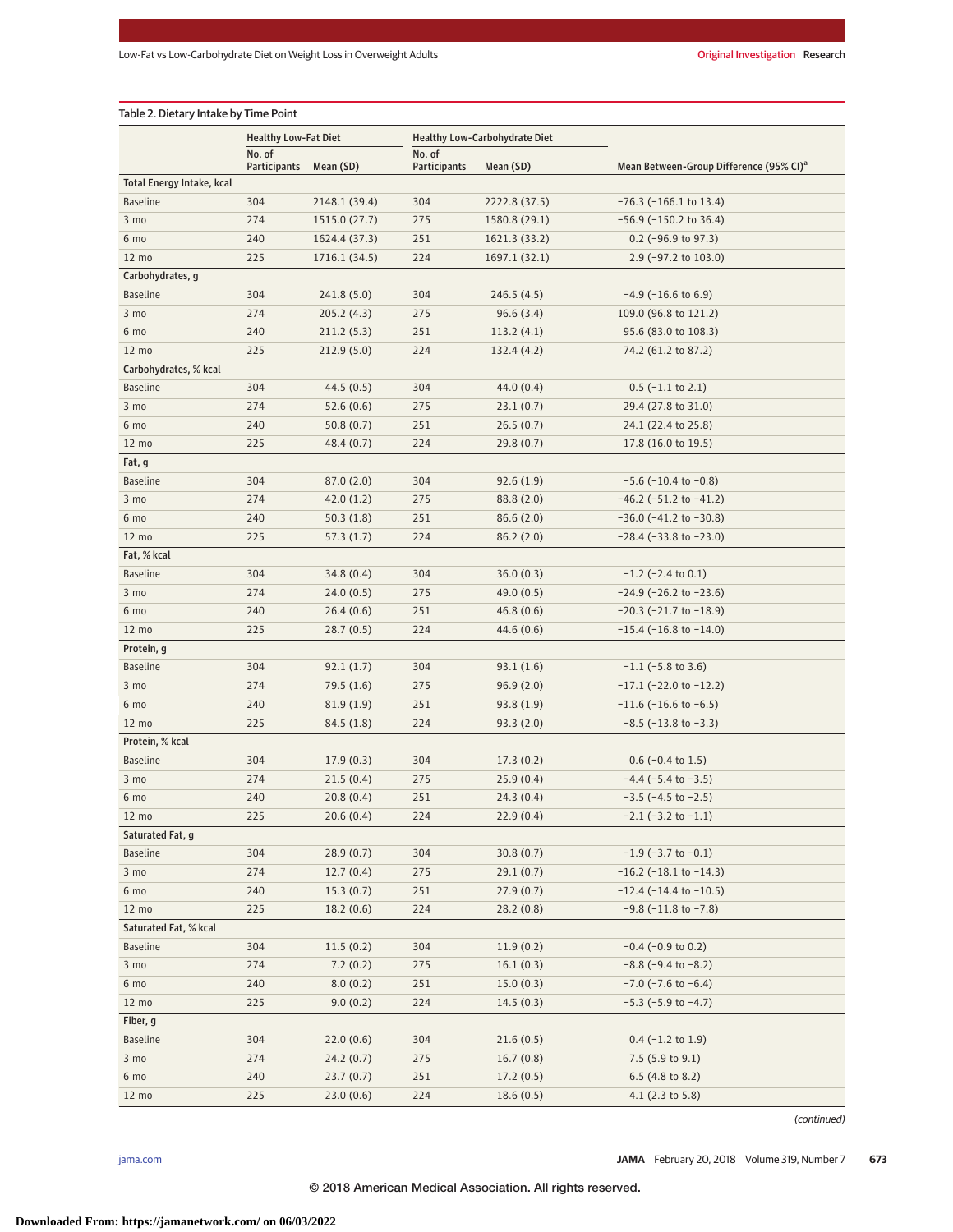|                                                                                                | <b>Healthy Low-Fat Diet</b>   |            |                               | <b>Healthy Low-Carbohydrate Diet</b>                                                                                                      |                                                     |  |  |
|------------------------------------------------------------------------------------------------|-------------------------------|------------|-------------------------------|-------------------------------------------------------------------------------------------------------------------------------------------|-----------------------------------------------------|--|--|
|                                                                                                | No. of<br><b>Participants</b> | Mean (SD)  | No. of<br><b>Participants</b> | Mean (SD)                                                                                                                                 | Mean Between-Group Difference (95% CI) <sup>a</sup> |  |  |
| Fiber, g/1000 kcal                                                                             |                               |            |                               |                                                                                                                                           |                                                     |  |  |
| <b>Baseline</b>                                                                                | 304                           | 10.8(0.2)  | 304                           | 10.3(0.2)                                                                                                                                 | $0.4$ (-0.5 to 1.4)                                 |  |  |
| 3 mo                                                                                           | 274                           | 16.5(0.4)  | 275                           | 11.3(0.6)                                                                                                                                 | $5.3$ (4.3 to 6.3)                                  |  |  |
| 6 mo                                                                                           | 240                           | 15.4(0.4)  | 251                           | 11.2(0.3)                                                                                                                                 | $4.2$ (3.1 to 5.2)                                  |  |  |
| $12 \text{ mo}$                                                                                | 225                           | 14.2(0.4)  | 224                           | 11.6(0.3)                                                                                                                                 | $2.5(1.4 \text{ to } 3.5)$                          |  |  |
| Added Sugars, g                                                                                |                               |            |                               |                                                                                                                                           |                                                     |  |  |
| <b>Baseline</b>                                                                                | 304                           | 49.3(2.0)  | 304                           | 52.2(2.0)                                                                                                                                 | $-3.0$ ( $-7.3$ to 1.3)                             |  |  |
| 3 mo                                                                                           | 274                           | 28.5(1.3)  | 275                           | 16.2(1.2)                                                                                                                                 | 12.4 (8.0 to 16.9)                                  |  |  |
| 6 mo                                                                                           | 240                           | 31.5(1.7)  | 251                           | 18.9(1.3)                                                                                                                                 | 12.2 (7.5 to 16.9)                                  |  |  |
| $12 \text{ mo}$                                                                                | 225                           | 33.1(1.7)  | 224                           | 22.8(1.6)                                                                                                                                 | 9.6 (4.7 to 14.5)                                   |  |  |
| Sugar, g/1000 kcal                                                                             |                               |            |                               |                                                                                                                                           |                                                     |  |  |
| <b>Baseline</b>                                                                                | 304                           | 22.4(0.7)  | 304                           | 23.2(0.7)                                                                                                                                 | $-0.8$ ( $-2.7$ to 1.1)                             |  |  |
| 3 mo                                                                                           | 274                           | 18.4(0.7)  | 275                           | 9.8(0.6)                                                                                                                                  | 8.6 (6.6 to 10.6)                                   |  |  |
| 6 mo                                                                                           | 240                           | 18.9(0.8)  | 251                           | 11.2(0.7)                                                                                                                                 | $7.6$ (5.5 to 9.7)                                  |  |  |
| $12 \text{ mo}$                                                                                | 225                           | 18.7(0.9)  | 224                           | 12.9(0.8)                                                                                                                                 | 5.6 (3.5 to 7.8)                                    |  |  |
| Glycemic Index <sup>b</sup>                                                                    |                               |            |                               |                                                                                                                                           |                                                     |  |  |
| <b>Baseline</b>                                                                                | 304                           | 57.8(0.3)  | 304                           | 58.2(0.3)                                                                                                                                 | $-0.4$ ( $-1.4$ to 0.6)                             |  |  |
| 3 mo                                                                                           | 274                           | 56.0(0.3)  | 275                           | 50.1(0.4)                                                                                                                                 | 5.9 (4.9 to 7.0)                                    |  |  |
| 6 mo                                                                                           | 240                           | 56.2(0.4)  | 251                           | 51.4(0.5)                                                                                                                                 | $4.7$ (3.6 to 5.8)                                  |  |  |
| $12 \text{ mo}$                                                                                | 225                           | 56.1(0.4)  | 224                           | 52.7(0.5)                                                                                                                                 | $3.1$ (2.0 to 4.3)                                  |  |  |
| Glycemic Load <sup>c</sup>                                                                     |                               |            |                               |                                                                                                                                           |                                                     |  |  |
| <b>Baseline</b>                                                                                | 304                           | 128.2(2.9) | 304                           | 132.4(2.7)                                                                                                                                | $-4.3$ ( $-11.1$ to 2.6)                            |  |  |
| 3 mo                                                                                           | 274                           | 102.1(2.3) | 275                           | 43.1(2.0)                                                                                                                                 | 59.0 (51.9 to 66.2)                                 |  |  |
| 6 mo                                                                                           | 240                           | 107.0(3.1) | 251                           | 52.4(2.5)                                                                                                                                 | 53.0 (45.6 to 60.4)                                 |  |  |
| $12 \text{ mo}$                                                                                | 225                           | 108.0(2.8) | 224                           | 62.9(2.6)                                                                                                                                 | 41.5 (33.8 to 49.1)                                 |  |  |
| a Healthy low-fat diet minus healthy low-carbohydrate diet from linear<br>mixed-effects model. |                               |            |                               | from that food to raise blood glucose relative to 50 g of glucose (scale of<br>0-100; a score of 100 refers to the same rate as glucose). |                                                     |  |  |
| <sup>b</sup> Indicates ranking of foods according to the potential of 50 g of carbohydrates    |                               |            |                               | <sup>c</sup> Indicates the actual amount of carbohydrates multiplied by the glycemic index.                                               |                                                     |  |  |

## Table 2. Dietary Intake by Time Point (continued)

macronutrient distributions were 48% vs 30% for carbohydrates, 29% vs 45% for fat, and 21% vs 23% for protein.

## Primary Outcome

The mean 12-month weight change was −5.3 kg (95% CI, −5.9 kg to −4.7 kg) for the healthy low-fat diet group and −6.0 kg (95% CI, −6.6 kg to −5.4 kg) for the healthy lowcarbohydrate diet group, which was not statistically different (Table 3). There was a similar range for weight change of approximately 40 kg within each group (−30 kg to 10 kg; eFigure 1 in [Supplement 2\)](http://jama.jamanetwork.com/article.aspx?doi=10.1001/jama.2018.0245&utm_campaign=articlePDF%26utm_medium=articlePDFlink%26utm_source=articlePDF%26utm_content=jama.2018.0245).

## Interaction Testing

The test for the interaction among diet, genotype pattern, and the 12-month time point was not statistically significant. The interpretation of the beta coefficient for the 3-way interaction (beta coefficient, 1.38 [95% CI, −0.72 to 3.49], *P* = .20) is that 12-month weight change increases (estimated as 1.38 kg) when switching from a healthy lowcarbohydrate diet and a low-carbohydrate genotype to a healthy low-fat diet and low-fat genotype beyond the main effects of switching from a healthy low-carbohydrate diet to a healthy low-fat diet and from a low-carbohydrate genotype to a low-fat genotype (Figure 2A). This indicates that there was no significant difference in weight change among participants matched vs mismatched to their diet assignment based on their 3-SNP genotype pattern. In analyses restricted to participants of European descent only, no significant interaction was observed by genotype pattern (the 3-way interaction for the main diet, genotype, and time yielded a beta coefficient of 2.58 [95% CI, −0.18 to 5.34]; *P* = .07).

Similarly, the test for interaction among diet, baseline insulin secretion (INS-30), and the 12-month time point was not statistically significant. The interpretation of the beta coefficient for the 3-way interaction (beta coefficient, 0.08 [95% CI, −0.13 to 0.28], *P* = .47) is that 12-month weight change increases (estimated as 0.08 kg) when switching from a healthy low-carbohydrate diet and *x* units of baseline INS-30 to a healthy low-fat diet and *x* + 10 units of baseline INS-30 beyond the effects of changing from a healthy lowcarbohydrate diet to a healthy low-fat diet and increasing baseline INS-30 by 10 μIU/mL (Figure 2B). Weight change trajectories for the diet-genotype pattern subgroups are presented in eFigure 2A and for diet and INS-30 tertile subgroups in eFigure 2B in [Supplement 2](http://jama.jamanetwork.com/article.aspx?doi=10.1001/jama.2018.0245&utm_campaign=articlePDF%26utm_medium=articlePDFlink%26utm_source=articlePDF%26utm_content=jama.2018.0245)**.**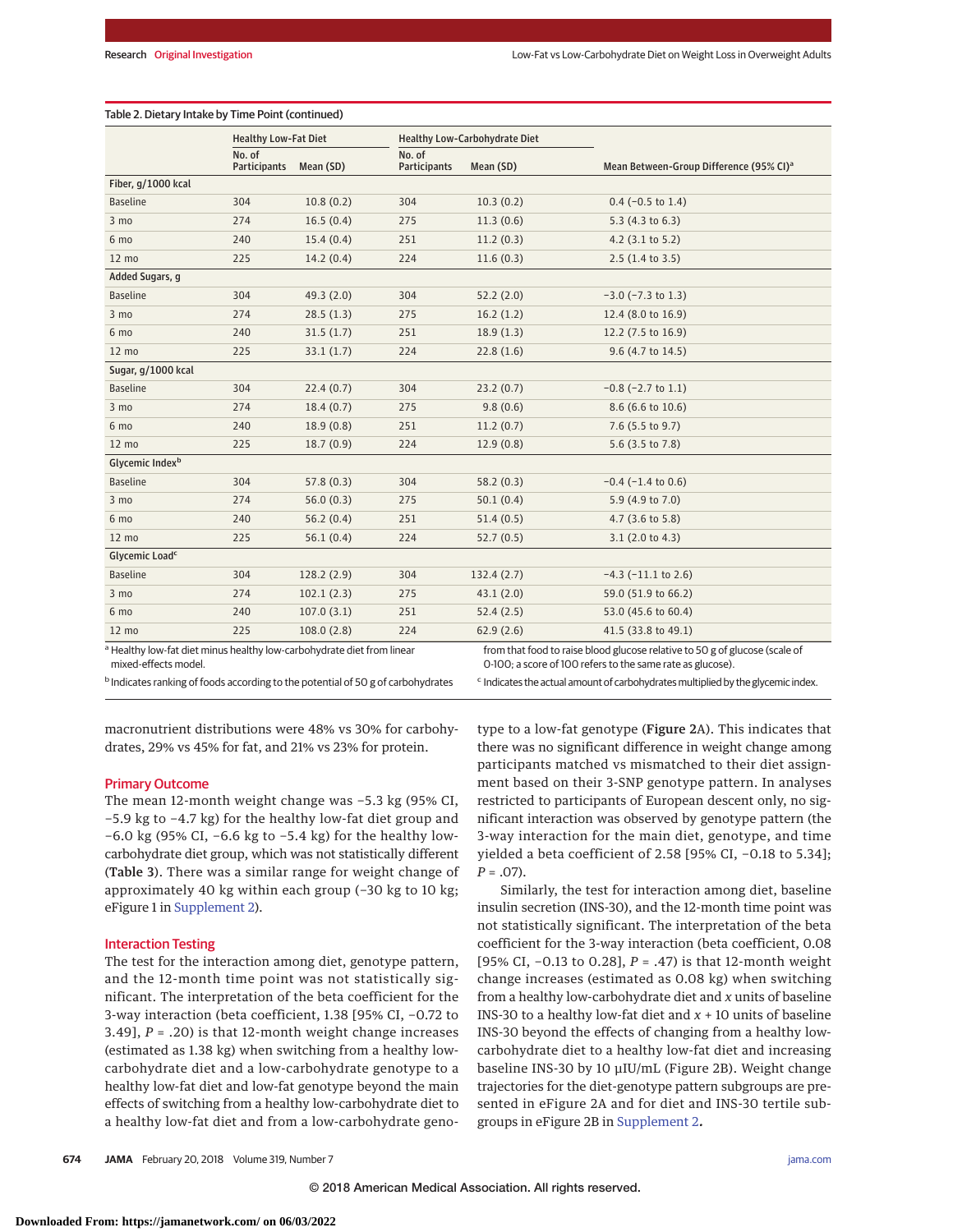| Table 3.12-Month Change Estimates for Anthropometric Variables by Diet             |                                             |                                                     |                                                             |  |  |  |
|------------------------------------------------------------------------------------|---------------------------------------------|-----------------------------------------------------|-------------------------------------------------------------|--|--|--|
|                                                                                    | 12-mo Change Estimate (95% CI) <sup>a</sup> |                                                     |                                                             |  |  |  |
|                                                                                    | <b>Healthy Low-Fat Diet</b><br>$(n = 305)$  | <b>Healthy Low-Carbohydrate Diet</b><br>$(n = 304)$ | <b>Between-Group Difference</b><br>$(95\%$ CI) <sup>b</sup> |  |  |  |
| Weight, kg                                                                         | $-5.29$ ( $-5.93$ to $-4.65$ )              | $-5.99$ ( $-6.63$ to $-5.35$ )                      | $0.70$ (-0.21 to 1.60)                                      |  |  |  |
| Body mass index <sup>c</sup>                                                       | $-1.75$ ( $-1.97$ to $-1.52$ )              | $-2.07$ ( $-2.30$ to $-1.85$ )                      | 0.33(0.01 to 0.64)                                          |  |  |  |
| Body fat % <sup>d</sup>                                                            | $-1.97$ ( $-2.38$ to $-1.56$ )              | $-2.15$ ( $-2.54$ to $-1.75$ )                      | $0.18$ (-0.40 to 0.75)                                      |  |  |  |
| Waist circumference, cm                                                            | $-3.74$ ( $-4.64$ to $-2.84$ )              | $-4.41$ ( $-5.31$ to $-3.51$ )                      | $0.67$ (-0.60 to 1.94)                                      |  |  |  |
| Lipid level, mg/dL                                                                 |                                             |                                                     |                                                             |  |  |  |
| High-density lipoprotein cholesterol                                               | $0.40$ (-0.37 to 1.18)                      | 2.64 (1.87 to 3.41)                                 | $-2.24$ ( $-3.33$ to $-1.15$ )                              |  |  |  |
| Low-density lipoprotein cholesterol                                                | $-2.12$ ( $-4.70$ to 0.47)                  | 3.62 (1.04 to 6.19)                                 | $-5.74$ ( $-9.38$ to $-2.09$ )                              |  |  |  |
| Triglycerides                                                                      | $-9.95$ ( $-17.46$ to $-2.44$ )             | $-28.20$ ( $-35.67$ to $-20.72$ )                   | 18.25 (7.65 to 28.84)                                       |  |  |  |
| Blood pressure, mm Hq                                                              |                                             |                                                     |                                                             |  |  |  |
| Systolic                                                                           | $-3.18$ ( $-4.33$ to $-2.03$ )              | $-3.72$ ( $-4.86$ to $-2.58$ )                      | $0.54$ (-1.07 to 2.16)                                      |  |  |  |
| <b>Diastolic</b>                                                                   | $-1.94$ ( $-2.65$ to $-1.22$ )              | $-2.64$ ( $-3.34$ to $-1.93$ )                      | $0.70$ (-0.31 to 1.71)                                      |  |  |  |
| Fasting glucose, mg/dL                                                             | $-3.67$ ( $-4.90$ to $-2.44$ )              | $-2.10$ ( $-3.32$ to $-0.87$ )                      | $-1.58$ ( $-3.31$ to 0.16)                                  |  |  |  |
| Fasting insulin, µIU/mL                                                            | $-2.64$ ( $-3.79$ to $-1.49$ )              | $-2.33$ ( $-3.48$ to $-1.19$ )                      | $-0.31$ ( $-1.93$ to 1.31)                                  |  |  |  |
| Insulin-30, µIU/mL <sup>e</sup>                                                    | $-15.38$ ( $-21.13$ to $-9.62$ )            | $-11.48$ ( $-17.18$ to $-5.78$ )                    | $-3.90$ ( $-12.00$ to 4.20)                                 |  |  |  |
| Metabolic syndrome, No. (%) <sup>f</sup>                                           |                                             |                                                     |                                                             |  |  |  |
| Had metabolic syndrome at baseline<br>but not at 12 mo                             | 36(11.8)                                    | 36(11.8)                                            |                                                             |  |  |  |
| Had metabolic syndrome at baseline and 12 mo                                       | 39 (12.8)                                   | 36(11.8)                                            |                                                             |  |  |  |
| Did not have metabolic syndrome at baseline<br>or $12 \text{ mo}$                  | 128 (42.0)                                  | 137(45.1)                                           |                                                             |  |  |  |
| Did not have metabolic syndrome at baseline<br>but had metabolic syndrome at 12 mo | 13(4.3)                                     | 11(3.6)                                             |                                                             |  |  |  |
| Respiratory exchange ratio <sup>9</sup>                                            | $-0.008$ ( $-0.018$ to 0.002)               | $-0.027$ ( $-0.037$ to $-0.018$ )                   | 0.020 (0.006 to 0.033)                                      |  |  |  |
| Resting energy expenditure, kcal <sup>9</sup>                                      | $-66.45$ ( $-96.65$ to $-36.26$ )           | $-76.93$ ( $-106.68$ to $-47.19$ )                  | 10.48 (-31.91 to 52.87)                                     |  |  |  |
| Energy expenditure, kcal/kg/d                                                      | 0.55 (0.20 to 0.90)                         | $0.49$ (0.13 to 0.84)                               | $0.06$ (-0.44 to 0.56)                                      |  |  |  |

SI conversion factors: To convert glucose to mmol/L, multiply by 0.0555; high-density and low-density lipoprotein cholesterol to mmol/L, multiply by 0.0259; insulin to pmol/L, multiply by 6.945; triglycerides to mmol/L, multiply by 0.0113.

and 123 in the healthy low-carbohydrate diet group. This was due to a combination of dropout and not having any data for cohort 1.

<sup>e</sup> Indicates the blood concentration of insulin at the 30-minute time point of an oral glucose tolerance test.

<sup>a</sup> Data were missing for 91 participants in the healthy low-fat diet group and 86 in the healthy low-carbohydrate diet group (almost exclusively due to dropout).

b Healthy low-fat diet minus healthy low-carbohydrate diet.

<sup>c</sup> Calculated as weight in kilograms divided by height in meters squared.

<sup>d</sup> There were missing data for 138 participants in the healthy low-fat diet group

<sup>f</sup> Defined by Adult Treatment Panel III guidelines from the National Cholesterol Education Program.26

<sup>g</sup> There were missing data for 125 participants in the healthy low-fat diet group and 121 in the healthy low-carbohydrate diet group due to a combination of dropout and not having any data for cohort 1.

#### Secondary Outcomes

There were improvements in the secondary outcomes for both diet groups. However, there were no significant between-group differences observed for body mass index, body fat percentage, and waist circumference (Table 3). At 12 months relative to baseline, both diets improved lipid profiles and lowered blood pressure, insulin, and glucose levels, with the exception of low-density lipoprotein cholesterol concentrations, which increased for participants in the healthy low-carbohydrate group (Table 3). The 12-month changes in low-density lipoprotein cholesterol concentrations significantly favored a healthy low-fat diet. High-density lipoprotein cholesterol concentrations increased significantly more and concentrations of triglycerides decreased significantly more for the healthy low-carbohydrate diet group than for the healthy low-fat diet group. The decrease in the prevalence of the metabolic syndrome was not significantly different between the diet groups.

Respiratory exchange ratio was not significantly different between the groups at baseline, but was lower for the healthy low-carbohydrate diet group than for the healthy low-fat diet group at each time point after randomization (*P* < .001; eTable 1 in [Supplement 2\)](http://jama.jamanetwork.com/article.aspx?doi=10.1001/jama.2018.0245&utm_campaign=articlePDF%26utm_medium=articlePDFlink%26utm_source=articlePDF%26utm_content=jama.2018.0245). Resting energy expenditure was not significantly different between groups at baseline or at 6 months or 12 months, but decreased significantly from baseline in both diet groups. Total energy expenditure was not significantly different between groups at baseline or any other time point. Relative to baseline, there was a small absolute mean increase in energy expenditure for both diet groups that was not significantly different than baseline.

## Adverse Events

During the trial, there were 7 serious adverse events, all requiring hospitalization; 2 of these could have been related to the study (kidney stones and diverticulitis requiring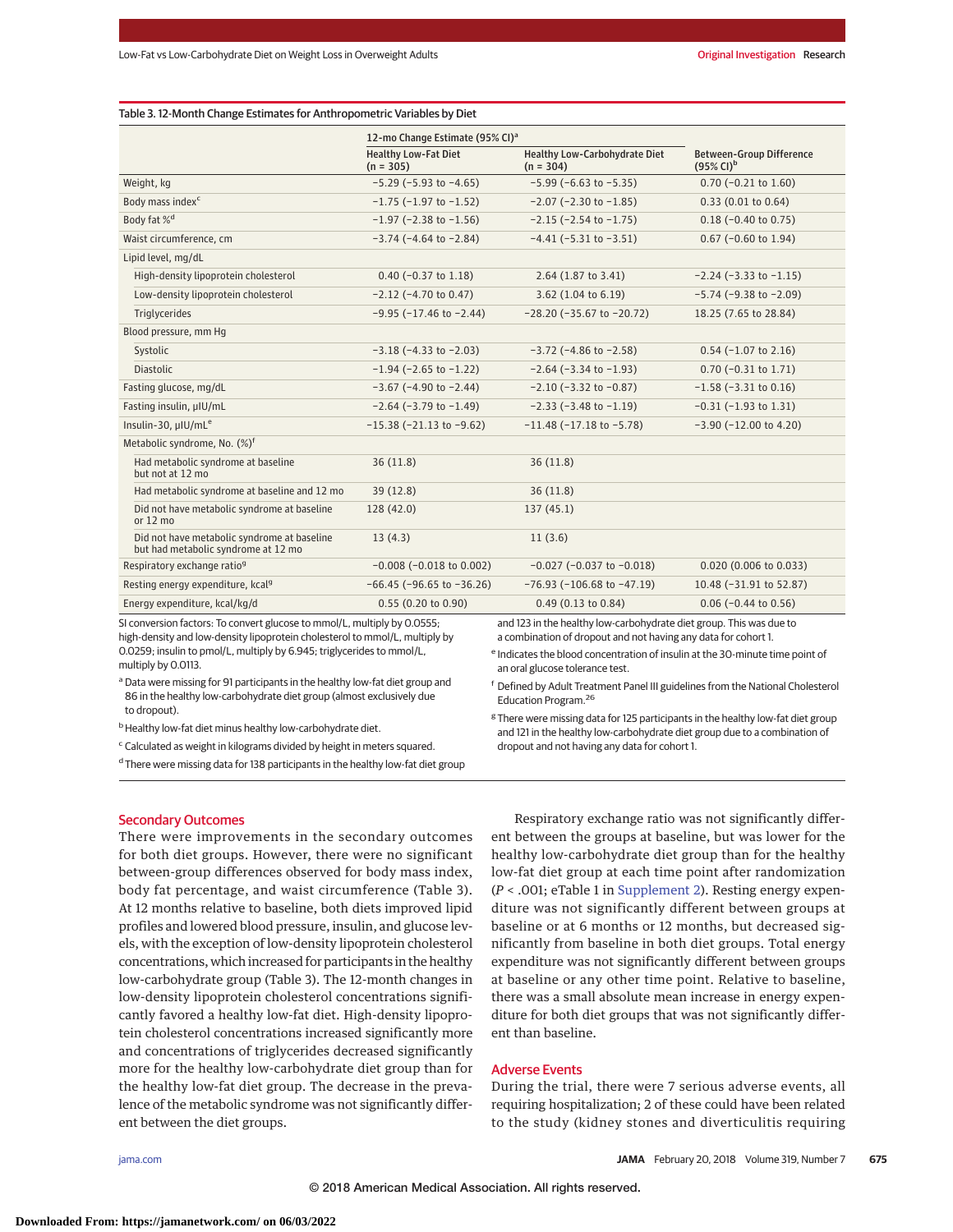#### Figure 2. Interaction Among Diet and Genotype and Diet and Insulin-30 Tertile at Baseline and 12-Month Weight Loss

|                               | No. of<br>Participants |         |                    |         |                         |          |          |    |
|-------------------------------|------------------------|---------|--------------------|---------|-------------------------|----------|----------|----|
| Low-fat genotype              |                        |         |                    |         |                         |          |          |    |
| Healthy low-fat diet          | 83                     |         | $\circ$            | $\circ$ |                         |          | $\infty$ |    |
| Healthy low-carbohydrate diet | 70                     |         |                    |         |                         |          |          |    |
| Low-carbohydrate genotype     |                        |         |                    |         |                         |          |          |    |
| Healthy low-fat diet          | 63                     | $\circ$ | $\circ$<br>$\circ$ |         |                         |          |          |    |
| Healthy low-carbohydrate diet | 81                     |         | $\circ$<br>$\circ$ |         |                         |          |          |    |
| Neither genotype              |                        |         |                    |         |                         |          |          |    |
| Healthy low-fat diet          | 79                     |         |                    |         | $\bullet$               |          |          |    |
| Healthy low-carbohydrate diet | 60                     |         | $\circ$            |         |                         |          |          |    |
|                               |                        |         |                    |         |                         |          |          |    |
|                               | $-40$                  |         | $-30$              | $-20$   | $-10$                   | $\Omega$ | 10       | 20 |
|                               |                        |         |                    |         | 12-mo Weight Change, kg |          |          |    |

**B** 12-mo Weight loss by diet and insulin-30 tertile at baseline



The black solid circle indicates the mean, the left and right borders of the box mark the first and third quartiles, the black vertical line indicates the median, the error bars indicate the 5th and 95th percentiles, and the hollow circles indicate the individuals whose values were outside the 5th or 95th percentiles. The No. of participants reflect data for the individuals who had weight data at both baseline and 12 months. Statistical analyses include data from all individuals randomized (described in the Statistical Analysis section). A, Three-way interaction term among diet, genotype, and the 12-month time

point was not statistically significant (beta coefficient, 1.38 [95% CI, −0.72 to 3.49];  $P = 0.20$ . As described in Stanton et al,<sup>10</sup> of all the possible combinations of variance in 3 single-nucleotide polymorphism multilocus genotype patterns, some were considered consistent with the low-fat genotype pattern, some with the low-carbohydrate genotype pattern, and some with neither of

surgery). There were 11 adverse events; 9 of these were related to the study or possibly related (eg, hypoglycemia following oral glucose tolerance test). Combined serious adverse events and adverse events were evenly distributed across the 2 diet groups.

# **Discussion**

In this clinical trial of 609 generally healthy overweight or obese adults without diabetes who were randomly assigned to a healthy low-fat vs a healthy low-carbohydrate diet, these 2 genotype patterns. By design, as described in the initial National Institutes of Health grant application, those individuals with neither of the main 2 genotype patterns were not included in the main analyses. There were 39 participants who had compromised or missing DNA.

B, Three-way interaction term among diet, insulin, and the 12-month time point was not statistically significant (beta coefficient for 10-μIU/mL increase in insulin, 0.08 [95% CI, −0.13 to 0.28]; P = .47). Insulin-30 is the blood concentration of insulin 30 minutes after consuming 75 g of glucose as part of a standard oral glucose tolerance test. Insulin-30 was treated as a continuous variable in the statistical model. Tertiles were used in this Figure for ease of presentation. The mean for the lowest tertile was 40.8 μIU/mL (range, 7.3-60.6 μIU/mL); middle, 80.1 μIU/mL (range, 60.7-103.1 μIU/mL); and highest, 159.6 μIU/mL (range, 103.4-562.5 μIU/mL).

there was no significant difference in weight loss at 12 months. In addition, there were no significant interactions between diet and 3 SNP multilocus genotype patterns or diet and baseline insulin secretion on 12-month weight loss. These results were observed in the context of similar mean 12-month weight loss in both diet groups that was greater than 5% of baseline body weight, and a similar and substantial range of weight change, reflecting approximately 40 kg within each diet group (from losing approximately 30 kg to gaining approximately 10 kg).

Dietary intake of fats and carbohydrates was well differentiated between the 2 diet groups, as confirmed by diet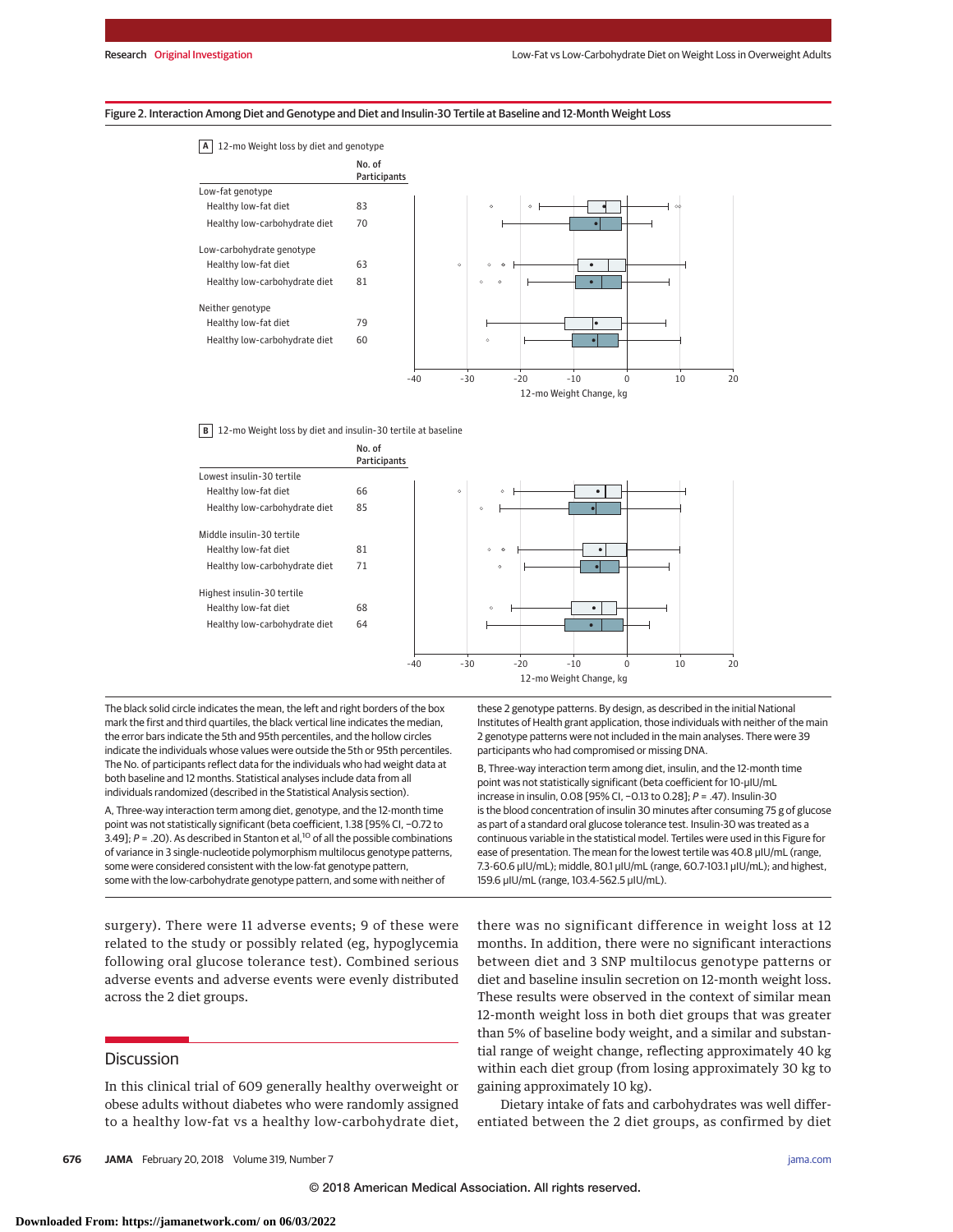assessment, and corroborated by changes in blood lipid parameters and respiratory exchange ratio, indicating strong treatment fidelity. With the large sample size, good retention, substantial weight loss and weight loss variability, and good adherence to and differentiation of diets, the study was well positioned to detect significant interactions by the primary variables of interest if they existed. However, no such effects were observed. Differences in weight loss between the 2 groups were nonsignificant and not clinically meaningful.

Among the secondary outcomes, the clinical variables that were significantly different between the diet groups were the blood lipid results, which were more favorable in the healthy low-fat diet group for changes in low-density lipoprotein cholesterol and were more favorable in the healthy lowcarbohydrate diet group for changes in high-density lipoprotein cholesterol and triglycerides. The magnitude of the between-group differences were 5% for low-density lipoprotein cholesterol, 5% for high-density lipoprotein cholesterol, and 15% for triglycerides.

There is considerable scientific interest in identifying genetic variants that help explain interindividual differences in weight loss success in response to diet interventions, 31,32 particularly diets with varying macronutrient compositions. Multiple secondary analyses of low-fat and low-carbohydrate weight loss diet trials, including the Preventing Overweight Using Novel Dietary Strategies (POUNDS LOST) and the Nutrient-Gene Interactions in Human Obesity (NUGENOB) trials,  $8,32-34$  have reported effect modification by SNPs on associations of dietary fat and carbohydrates with weight loss.

For example, Qi et al<sup>8</sup> reported that individuals with the *IRS1* [rs2943641C](https://www.ncbi.nlm.nih.gov/snp/2943641)C genotype weremore successful with weight loss than those without this genotype when assigned to a low-fat and high-carbohydrate diet vs a low-carbohydrate and high-fat diet. Grau et al $32$  reported that individuals with the *FTO* [rs9939609](https://www.ncbi.nlm.nih.gov/snp/9939609) TT genotype had greater decreases in the homeostatic assessment model of insulin resistance on lowfat vs low-carbohydrate diets; however, the diet-genotype interaction for weight loss was not statistically significant. Most prior studies examined single SNPs, with few replication attempts. The intent in the current study was to replicate the post hoc findings from the A TO Z (Atkins, Traditional, Ornish, Zone) Weight Loss Study.<sup>3</sup>

The finding of no significant difference in weight loss in genotype-matched vsmismatched groups in the current study highlights the importance of conducting large, appropriately powered trials such as DIETFITS for validating early exploratory analyses. Analyses of all the genomic data obtained are under way to evaluate whether other genetic signatures may demonstrate effect modification.

Several research groups previously reported observing a differential effect of low-fat vs low-carbohydrate diets on weight loss by baseline insulin status. In both a 6-month feeding study with 32 participants and an 18-month freeliving study with 56 participants, effect modification between diet assignment (low-fat vs low-carbohydrate or low glycemic load) and INS-30 was reported.<sup>12,13</sup> Using fasting insulin cutoffs in a 4-month feeding study involving 20 participants, Cornier et al<sup>11</sup> observed a significant diet  $\times$  fasting insulin interaction for weight loss. A post hoc analysis from the A TO Z Study revealed a significant diet  $\times$  fasting insulin interaction on 12-month weight loss among a subset of 81 overweight and obese women.<sup>14</sup>

However, in a recent pilot study conducted in preparation for the DIETFITS study, a significant effect modification was not detected for INS-30 status.<sup>35</sup> In each case in which a significant interaction was reported, investigators proposed a mechanism involving insulin secretion status, insulin sensitivity, or insulin resistance interacting with glycemic load to differentially affect weight loss response with low-fat diets high in carbohydrates vs high-fat diets low in carbohydrates.<sup>12,36</sup>

In these studies, the consistent direction of the finding was that a lower carbohydrate diet was superior for those individuals with higher insulin secretion or higher insulin resistance; the putative mechanism involves a lower demand or burden on insulin-mediated glucose disposal for those with impaired insulin metabolism while maintaining a lower carbohydrate and higher fat diet. Despite mechanistic plausibility, studies to date have involved relatively small sample sizes.

Effect modification claims observed in single randomized trials are often spurious and this result is even more frequent when small sample sizes and post hoc analyses are involved; validation of such claims is infrequent.<sup>37-39</sup>The current study with a larger sample, a low-carbohydrate diet that was also a low glycemic load diet, and using INS-30 could not replicate findings from prior studies using smaller numbers of patients or those studies with a shorter duration.We consider the differences between the current findings and the studies cited to potentially involve diet quality beyond simply differentiating fat and carbohydrate intake. In this regard, refined grains are low in fat but considered of poor nutritional quality due to low-nutrient density relative to energy content. In contrast, vegetables are high in nutrient density, and relatively high in proportional carbohydrate content, but low in calories. Both diet groups in the current study were instructed to minimize or eliminate refined grains and added sugars and maximize intake of vegetables. We conclude that when equal emphasis is given to high dietary quality for both low-fat and lowcarbohydrate eating plans, it is not helpful to preferentially direct an individual with high insulin secretion status who is seeking weight loss to follow a lower-carbohydrate eating plan instead of a lower-fat eating plan.

This study had several strengths. Study design strengths included the similarly intensive demands on both diet groups in making changes to baseline diets, similar focus on dietary quality, repeated major time points of data collection, and the extensive range of types of data collected. Strengths in study conduct included meeting and exceeding the sample size target of 600 participants, the nearly equal proportions of women and men enrolled, high and equivalent retention for both diet groups, and comparability of change between groups in potentially important outcomes related to weight loss, such as physical activity. In addition, the collective loss of approximately 3000 kg among study participants, and the wide individual variability of weight loss, provided the opportunity to meaningfully test for effect modification.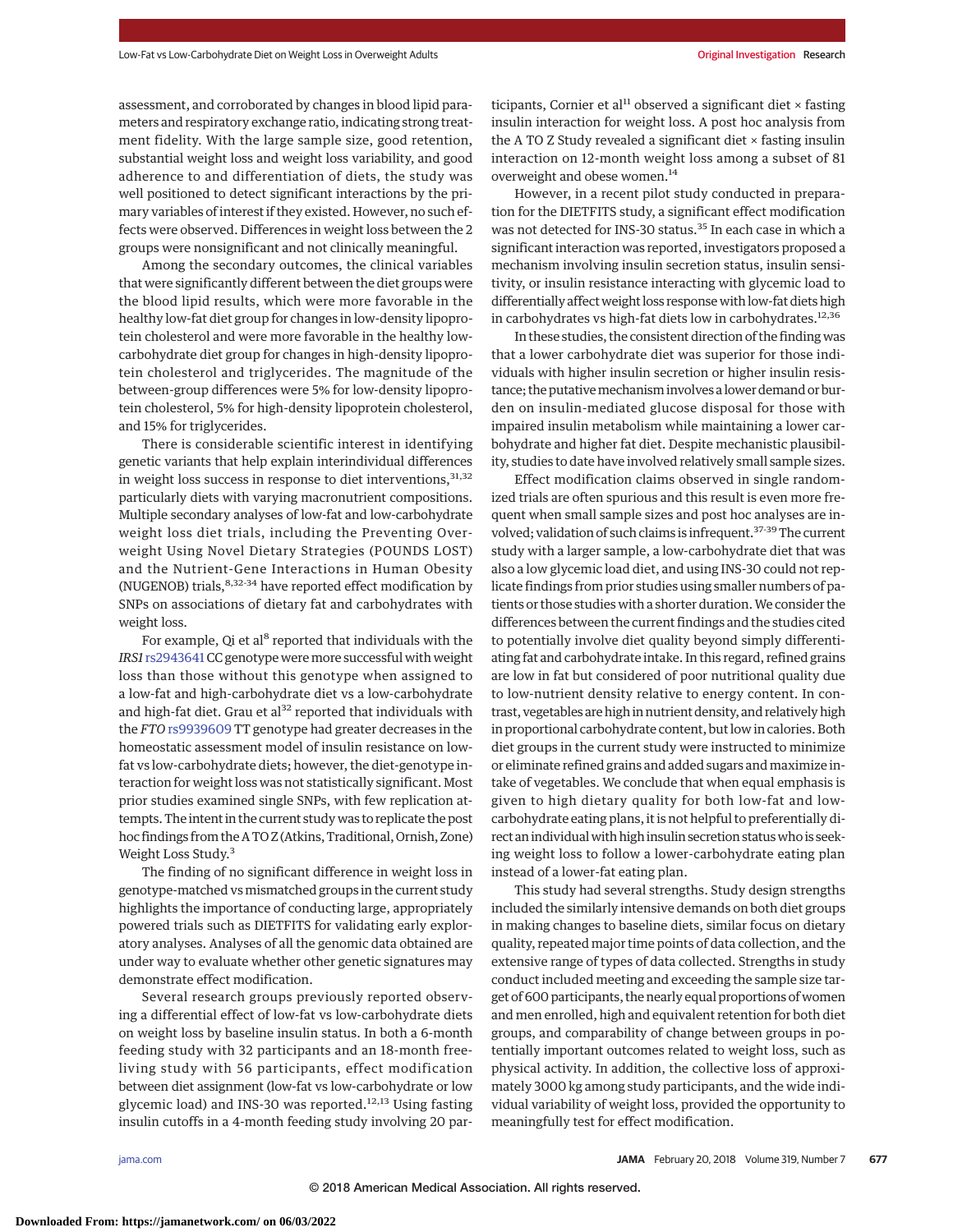#### Limitations

The study also has several limitations. First, generalizability of the findings may be limited by the conduct of the study in a geographic area with individuals who have attained relatively high education levels, and have personal resources and high accessibility to high-quality food options. To address this, the study was broadly advertised and successfully enrolled participants with relatively good ethnic and racial diversity, and a range, albeit limited, of educational attainment.

Second, in regard to the possible role of insulin-glucose dynamics as an effect modifier in low-fat vs low-carbohydrate studies, there are many possible indices to consider other than INS-30,<sup>36</sup> a proxy measure of insulin secretion selected for reasons described elsewhere.<sup>12,13</sup> But others have reported finding significant effect modification according to prestudy fasting insulin concentrations.<sup>11,14</sup>

Third, there were 3 missing secondary anthropometric and metabolic variables (percentage of body fat, resting energy expenditure, and respiratory exchange ratio) for the first 78 participants enrolled in the study due to inadequate initial funding. This funding situation subsequently changed (described in eAppendix 1 in [Supplement 2\)](https://jama.jamanetwork.com/article.aspx?doi=10.1001/jama.2018.0245&utm_campaign=articlePDF%26utm_medium=articlePDFlink%26utm_source=articlePDF%26utm_content=jama.2018.0245), which allowed the addition of these measurements for the remaining participants enrolled.

Fourth, the Stanford 7-day Physical Activity Recall tool (which was used to determine total energy expenditure) provides only a relatively crude assessment of total energy expenditure. Another method of measuring energy expenditure, such as the doubly labeled water method, would have provided greater accuracy; however, the overall cost and added participant burden were determined to be beyond the scope of the study. In addition, self-reported diet assessment methods are all known to have limited accuracy; therefore, we chose to use the Nutrition Data System for Research, which is recognized as a top method.

Fifth, even though insulin sensitivity was well assessed in this study, assessment of genetic characteristics as effect modifiers of diet response need better and increased study in the future because there has been much progress in understanding the genetic architecture of metabolic phenotypes such as obesity since the current trial was designed. Other explanations for heterogeneity besides insulin dynamics and genetic characteristics also need to be assessed.

Sixth, by not randomizing or conducting stratification according to genotype or insulin secretion status, the level of causal inference to be drawn from the analyses of interactions was limited; however, this allowed us to test for 2 primary interaction associations in the same study.

# **Conclusions**

In this 12-month weight loss diet study, there was no significant difference in weight change between a healthy low-fat diet vs a healthy low-carbohydrate diet, and neither genotype pattern nor baseline insulin secretion was associated with the dietary effects on weight loss. In the context of these 2 common weight loss diet approaches, neither of the 2 hypothesized predisposing factors was helpful in identifying which diet was better for whom.

# ARTICLE INFORMATION

**Accepted for Publication:** January 17, 2018.

**Correction:** This article was corrected on April 3, 2018, to change the units of measure for the lipid level rows in Table 3 from mmol/L to mg/dL and reverse the corresponding SI conversion factor instructions from divide to multiply. This article was corrected on April 24, 2018, to change the Nutrition Science Initiative funding description.

**Author Contributions:** Dr Gardner had full access to all of the data in the study and takes responsibility for the integrity of the data and the accuracy of the data analysis. Concept and design: Gardner, Rigdon, Ioannidis, Desai, King.

Acquisition, analysis, or interpretation of data: All authors.

Drafting of the manuscript: Gardner, Trepanowski, Del Gobbo, Hauser, Rigdon, Desai.

Critical revision of the manuscript for important intellectual content: All authors. Statistical analysis: Gardner, Del Gobbo, Hauser,

Rigdon, Ioannidis, Desai.

Obtained funding: Gardner.

Administrative, technical, or material support: Gardner, Hauser, King. Supervision: Gardner, Desai, King.

**Conflict of Interest Disclosures:** The authors have completed and submitted the ICMJE Form for Disclosure of Potential Conflicts of Interest and none were reported.

**Funding/Support:** This study was supported by grant 1R01DK091831 from the National Institute of Diabetes and Digestive and Kidney Diseases, funding from the Nutrition Science Initiative, grants 1K12GM088033 and T32HL007034 from the National Heart, Lung, and Blood Institute, and the Stanford Clinical and Translational Science Award.

**Role of the Funder/Sponsor:** The funders had no role in the design and conduct of the study; collection, management, analysis, and interpretation of the data; preparation, review, or approval of the manuscript; and decision to submit the manuscript for publication.

**Disclaimer:** The content is solely the responsibility of the authors and does not necessarily represent the official views of the National Institutes of Health or the other funders.

**Additional Contributions:** This study would not have been possible without the work of the following individuals who were affiliated with Stanford University at the time of the study and who received compensation for their work: Jennifer Robinson, PhD, and Antonella Dewell, MS, RD (served as study coordinators), Rise Cherin, MS, RD, Susan Kirkpatrick, RD, CDE, Jae Berman, MS, RD, CSSD, Dalia Perelman, MS, RD, CDE, and Mandy Murphy Carroll, MPH, RD (health educators), Sarah Farzinkhou, MPH, Valerie Alaimo, BS, Margaret Shimer Lawton, MPH, and Diane Demis, BS (diet assessment team), Josephine Hau, MPH, RD, Erin Avery, MS, Alexandra Rossi, BS, Katherine Dotter, BS, RD, and Sarah Mummah, PhD

(involved in recruitment, screening, blood sample management, innovation, and other tasks), Ariadna Garcia, MS, FeiFei Qin, MPH, and Vidhya Balasubramanian, MS (involved in statistical support), Alana Koehler, BA (administrative support), and Lucia Aronica, PhD, Jennifer Hartle, DrPH, MHS, CIH, Lisa Offringa, PhD, Kenji Nagao, PhD, Marily Oppezzo, PhD, MS, RD, Benjamin Chrisinger, MUEP, PhD, and Michael Stanton, PhD (aided various phases of the study). We also acknowledge the 609 study participants without whom this investigation would not have been possible.

## **REFERENCES**

**1**. Flegal KM, Kruszon-Moran D, Carroll MD, Fryar CD, Ogden CL. Trends in obesity among adults in the United States, 2005 to 2014. JAMA[. 2016;315](https://www.ncbi.nlm.nih.gov/pubmed/27272580) [\(21\):2284-2291.](https://www.ncbi.nlm.nih.gov/pubmed/27272580)

**2**. Zylke JW, Bauchner H. The unrelenting challenge of obesity.JAMA[. 2016;315\(21\):2277-2278.](https://www.ncbi.nlm.nih.gov/pubmed/27272578)

**3**. Gardner CD, Kiazand A, Alhassan S, et al. Comparison of the Atkins, Zone, Ornish, and LEARN diets for change in weight and related risk factors among overweight premenopausal women: the A TO Z Weight Loss Study: a randomized trial. JAMA[. 2007;297\(9\):969-977.](https://www.ncbi.nlm.nih.gov/pubmed/17341711)

**4**. Sacks FM, Bray GA, Carey VJ, et al. Comparison of weight-loss diets with different compositions of fat, protein, and carbohydrates. [N Engl J Med](https://www.ncbi.nlm.nih.gov/pubmed/19246357). [2009;360\(9\):859-873.](https://www.ncbi.nlm.nih.gov/pubmed/19246357)